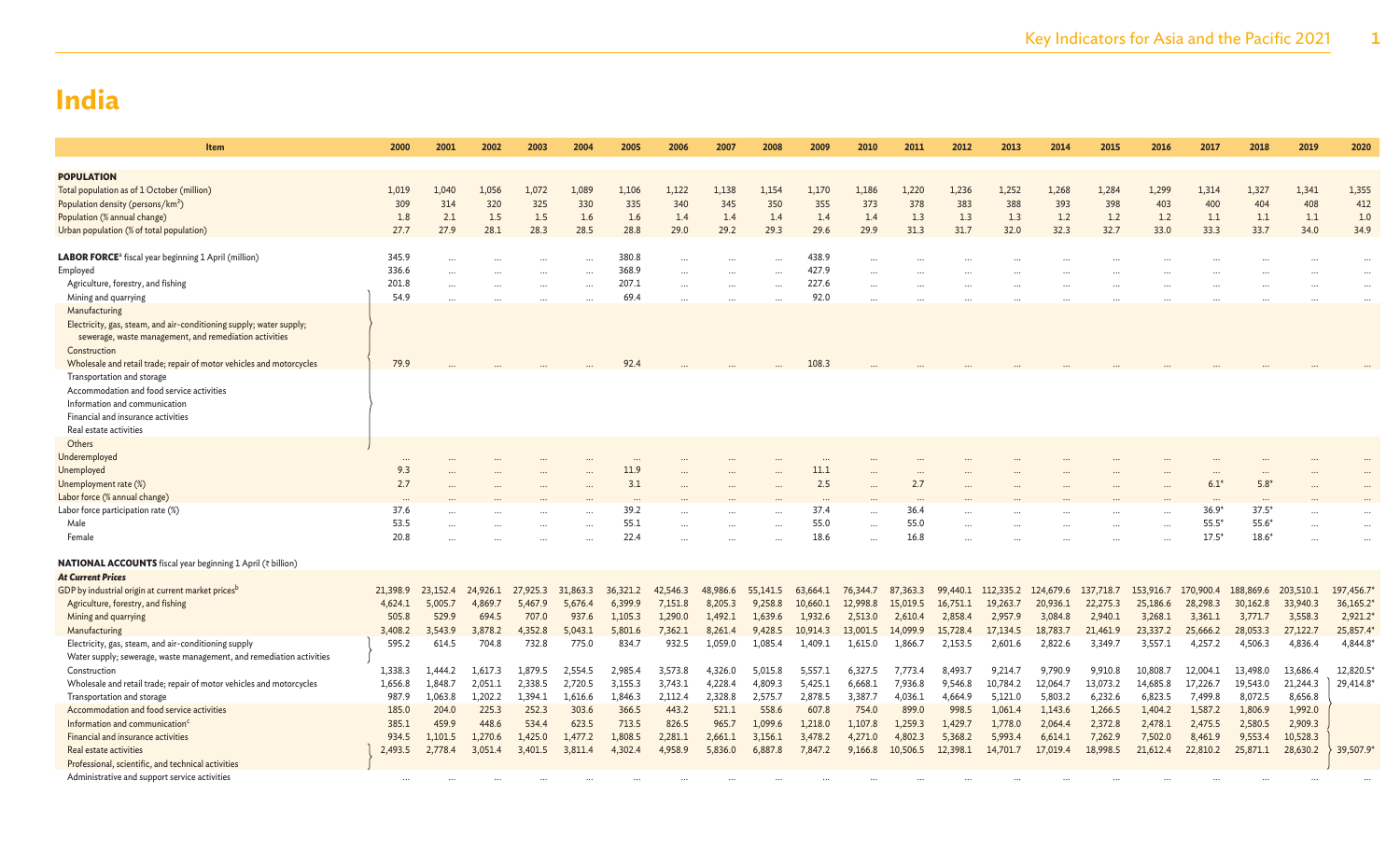| Item                                                                                                       | 2000               | 2001               | 2002               | 2003               | 2004               | 2005               | 2006                | 2007                | 2008                | 2009                | 2010                | 2011                | 2012                | 2013                | 2014                | 2015                 | 2016                 | 2017                 | 2018                 | 2019                 | 2020                |
|------------------------------------------------------------------------------------------------------------|--------------------|--------------------|--------------------|--------------------|--------------------|--------------------|---------------------|---------------------|---------------------|---------------------|---------------------|---------------------|---------------------|---------------------|---------------------|----------------------|----------------------|----------------------|----------------------|----------------------|---------------------|
|                                                                                                            |                    |                    |                    | 1.571.5            |                    | 1.905.4            | 2.074.0             |                     |                     | 3.969.2             | 4.357.6             |                     | 5.462.3             | 6.019.1             |                     | 7.315.8              |                      | 9.450.8              |                      | 11,699.5             |                     |
| Public administration and defense; compulsory social security<br>Education                                 | 1,308.0            | 1.404.2            | 1.481.7            |                    | 1.750.4            |                    |                     | 2,364.0             | 3,047.0             |                     |                     | 4,911.6             |                     |                     | 6,768.2             |                      | 8,274.4              |                      | 10,447.2             |                      |                     |
| Human health and social work activities                                                                    |                    |                    |                    |                    |                    |                    |                     |                     |                     |                     |                     |                     |                     |                     |                     |                      |                      |                      |                      |                      |                     |
| Arts, entertainment, and recreation                                                                        |                    |                    |                    |                    |                    |                    |                     |                     |                     |                     |                     |                     |                     |                     |                     |                      |                      |                      |                      |                      |                     |
| Other service activities                                                                                   | 1,202.6            | 1.303.6            | 1.419.8            | 1.568.0            | 1.753.4            | 2.044.3            | 2.299.6             | 2,653.0             | 3,166.2             | 3.851.8             | 4,667.8             | 5.348.3             | 6.173.4             | 7,000.2             | 8,147.2             | 9,284.9              | 10,714.0             | 11,957.6             | 13,745.5             | 15,808.9             | 27,620.0*           |
| Activities of households as employers; undifferentiated goods- and                                         |                    |                    |                    |                    |                    |                    |                     |                     |                     |                     |                     |                     |                     |                     |                     |                      |                      |                      |                      |                      |                     |
| services-producing activities of households for own use                                                    |                    |                    |                    |                    |                    |                    |                     |                     |                     |                     |                     |                     |                     |                     |                     |                      |                      |                      |                      |                      |                     |
| Activities of extraterritorial organizations and bodies                                                    |                    |                    |                    |                    |                    |                    |                     |                     |                     |                     |                     |                     |                     |                     |                     |                      |                      |                      |                      |                      |                     |
| Gross value added at basic prices <sup>b</sup>                                                             | 19.555.2           | 21,260.9           | 22.908.8           | 25.664.6           | 29,043.0           | 33,269.1           | 39,048.9            | 44.901.9            | 51.728.4            | 59.749.1            | 70.836.7            | 81.069.5            | 92.026.9            | 103.631.5           | 115,042.8           | 125.745.0            | 139.652.0            | 155,056.7            | 171,612.1            | 184,613.4            | 179,151.7           |
| Taxes less subsidies on production and imports/product taxes less product subsidies                        | 1,843.7            | 1,891.5            | 2.017.3            | 2,260.7            | 2,820.3            | 3,052.1            | 3,497.3             | 4,084.7             | 3,413.              | 3,915.0             | 5,508.0             | 6,293.8             | 7,413.2             | 8,703.7             | 9,636.8             | 11,973.8             | 14,264.7             | 15,843.8             | 17,257.4             | 18,896.7             | 18,305.0            |
| Net factor income from abroad                                                                              | $-227.3$           | $-200.7$           | $-166.9$           | $-207.1$           | $-223.8$           | $-261.2$           | $-332.3$            | $-205.1$            | $-329.2$            | $-380.0$            | $-818.1$            | $-768.2$            | $-1.167.6$          | $-1.398.8$          | $-1,474.3$          | $-1,597.8$           | $-1.764.0$           | $-1.848.1$           | $-2,023.2$           | $-1,931.1$           | $-1,843.2$          |
| GNI at current market prices                                                                               | 21,171.5           | 22,951.7           | 24,759.2           | 27,718.2           | 31,639.6           | 36,060.1           | 42,213.9            | 48,781.5            | 54,812.3            | 63,284.1            | 75,526.7            | 86,595.1            | 98,272.5            | 110,936.4           | 123,205.3           | 136,121.0            | 152,152.7            | 169,052.3            | 186,846.3            | 201,579.0            | 195,613.5           |
| <b>Structure of Output</b> (% of GDP at basic prices)                                                      |                    |                    |                    |                    |                    |                    |                     |                     |                     |                     |                     |                     |                     |                     |                     |                      |                      |                      |                      |                      |                     |
| Agriculture                                                                                                | 23.6               | 23.5               | 21.3               | 21.3               | 19.5               | 19.2               | 18.3                | 18.3                | 17.9                | 17.8                | 18.4                | 18.5                | 18.2                | 18.6                | 18.2                | 17.7                 | 18.0                 | 18.3                 | 17.6                 | 18.4                 | $20.2*$             |
| Industry                                                                                                   | 29.9               | 28.8               | 30.1               | 29.9               | 32.1               | 32.2               | 33.7                | 33.7                | 33.2                | 33.2                | 33.1                | 32.5                | 31.8                | 30.8                | 30.0                | 30.0                 | 29.3                 | 29.2                 | 29.0                 | 26.7                 | $25.9*$             |
| Services                                                                                                   | 46.8               | 47.8               | 48.7               | 48.6               | 48.4               | 48.5               | 48.0                | 48.0                | 48.9                | 49.0                | 48.5                | 49.0                | 50.0                | 50.6                | 51.8                | 52.3                 | 52.6                 | 52.5                 | 53.4                 | 55.0                 | 53.9*               |
|                                                                                                            |                    |                    |                    |                    |                    |                    |                     |                     |                     |                     |                     |                     |                     |                     |                     |                      |                      |                      |                      |                      |                     |
| Expenditure on GDP at current market prices                                                                | 21,398.9           | 23,152.4           | 24,926.1           | 27,925.3           | 31,863.3           | 36.321.2           | 42,546.3            | 48,986.6            | 55,141.5            | 63,664.1            | 76,344.7            | 87,363.3            | 99,440.1            | 112,335.2           | 124,679.6           | 137,718.7            | 153,916.7            | 170,900.4            | 188,869.6            | 203,510.1            | 197,456.7           |
| Final consumption expenditure                                                                              | 16,196.1           | 17,574.6           | 18,531.0           | 20,212.3           | 21,908.0           | 24,605.8           | 28,043.3            | 32,146.3            | 37,063.5            | 42,922.0            | 50,183.3            | 58,788.2            | 66,768.9            | 76,321.6            | 85,491.0            | 95,625.8             | 107,131.9            | 118,762.7            | 132,597.0            | 145,940.3            | 140,356.5           |
| Household final consumption                                                                                | 13,639.4           | 14,851.6           | 15,710.9           | 17.175.1           | 18,592.7           | 20,840.7           | 23,872.7            | 27,315.2            | 31,252.5            | 35,626.3            | 41,779.5            | 49,104.5            | 56,144.9            | 64,756.5            | 72,473.4            | 81,264.1             | 91,265.3             | 100,361.5            | 112,220.7            | 123,090.2            | 115,682.3           |
| NPISHs final consumption                                                                                   |                    |                    |                    |                    |                    |                    |                     |                     |                     |                     |                     |                     |                     |                     |                     |                      |                      |                      |                      |                      |                     |
| Government final consumption                                                                               | 2,556.7            | 2,723.1            | 2,820.2            | 3.037.2            | 3.315.3            | 3.765.1            | 4.170.6             | 4,831.1             | 5.811.1             | 7.295.7             | 8,403.7             | 9.683.8             | 10.624.0            | 11.565.1            | 13,017.6            | 14,361.7             | 15,866.6             | 18,401.2             | 20,376.3             | 22,850.2             | 24,674.1            |
| Gross capital formation <sup>d</sup>                                                                       | 5,617.0            | 6.072.6            | 6,674.4            | 8.106.2            | 11.215.1           | 13,229.9           | 15.315.1            | 19,170.7            | 21,150.3            | 24,734.8            | 30,375.2            | 34,030.1            | 38,471.2            | 37,941.4            | 41,797.8            | 44,226.6             | 49,180.8             | 57,915.7             | 61,726.2             | 65,512.5             | $\ddotsc$           |
| Gross fixed capital formation<br>Public                                                                    | 5.568.4            | 6.930.1            | 7.062.2            | 7.912.6<br>1.956.6 | 9,784.6            | 11,897.1           | 14,289.1            | 17.543.5<br>4.058.5 | 19.144.0            | 21,615.0            | 25.369.4            | 29,977.3            | 33,249.7            | 35,156.2            | 37,503.9            | 39,570.9             | 43,386.7<br>10,650.3 | 48,156.0             | 55,129.3             | 58,513.1             | 53,498.8            |
| Private                                                                                                    | 1,472.5<br>4,095.9 | 1,634.5<br>5,295.6 | 1,719.8<br>5,342.4 | 5,956.0            | 2,279.0<br>7,505.6 | 2,737.4<br>9,159.8 | 3,438.8<br>10,850.4 | 13,485.1            | 4,860.9<br>14,283.1 | 5,494.2<br>16,120.8 | 6,131.1<br>19,238.3 | 6,412.6<br>23,564.7 | 6.980.3<br>26,269.4 | 7,969.5<br>27,186.7 | 8,724.8<br>28,779.1 | 10,267.4<br>29,303.5 | 32,736.4             | 11,479.6<br>36,676.4 | 13,367.4<br>41,761.9 | 14,103.9<br>44,409.3 | $\cdots$            |
| Changes in inventories                                                                                     | $-224.7$           | $-151.2$           | 335.1              | 447.4              | 977.1              | 1.272.             | 1.793.4             | 2.457.0             | 1.301.9             | 2,184.4             | 3,334.5             | 2,079.8             | 2.145.2             | 1,446.2             | 3,127.0             | 2,624.8              | 1,380.8              | 2,375.8              | 3,180.1              | 1,944.4              | $\ddots$<br>1,954.1 |
| Acquisitions less disposals of valuables                                                                   | 151.0              | 145.5              | 143.2              | 252.1              | 421.1              | 424.6              | 509.9               | 549.7               | 740.7               | 1.193.1             | 1.670.3             | 2.530.3             | 2.737.8             | 1.617.6             | 2,094.1             | 2,035.1              | 1,673.3              | 2,416.9              | 2,260.9              | 1,947.0              | 2,357.8             |
| Exports of goods and services                                                                              | 2,781.3            | 2,907.6            | 3,555.6            | 4,174.3            | 5,690.5            | 7,120.9            | 9,048.7             | 10,189.1            | 13,287.7            | 12,987.8            | 17,101.9            | 21,439.3            | 24,397.1            | 28,567.8            | 28,636.4            | 27,286.5             | 29,487.7             | 32,115.2             | 37,662.9             | 37,505.7             | 36,851.7            |
| Exports of goods                                                                                           |                    |                    |                    |                    |                    |                    |                     |                     |                     |                     |                     | 14,662.3            | 16,472.2            | 19,375.3            | 18,964.5            | 17,182.0             | 18,474.1             | 19,540.5             | 23,100.2             | 22,389.1             | $\ddots$            |
| <b>Exports of services</b>                                                                                 |                    |                    |                    |                    |                    |                    |                     |                     |                     |                     |                     | 6,777.0             | 7,924.9             | 9,192.5             | 9,671.9             | 10,104.5             | 11,013.7             | 12,574.7             | 14,562.8             | 15,116.6             | $\ddots$            |
| Less: Imports of goods and services                                                                        | 2,975.2            | 3.110.5            | 3.799.8            | 4.368.8            | 6.259.5            | 8.134.7            | 10,405.4            | 12,191.1            | 16,140.4            | 16,471.4            | 20,501.8            | 27,155.5            | 31,084.3            | 31,918.1            | 32,359.6            | 30,449.2             | 32,205.9             | 37,513.9             | 44,681.7             | 42,650.4             | 37,927.1            |
| Imports of goods                                                                                           |                    |                    |                    |                    |                    |                    |                     |                     |                     |                     |                     | 23,454.6            | 26,691.6            | 27,154.3            | 27,370.9            | 24,903.1             | 25,776.8             | 29,938.9             | 35,856.7             | 33,557.6             | $\ddots$            |
| Imports of services                                                                                        |                    |                    |                    |                    |                    |                    |                     |                     |                     |                     |                     | 3,700.9             | 4,392.7             | 4,763.8             | 4,988.8             | 5,546.2              | 6,429.2              | 7,575.0              | 8,824.9              | 9,092.8              | $\ddots$            |
| Statistical discrepancy                                                                                    | -97.9              | $-1.143.7$         | -901.1             | $-704.6$           | -658.7             | $-865.2$           | -732.8              | $-1,707.9$          | $-256.0$            | $-766.8$            | $-812.9$            | $-296.2$            | 1,225.7             | 1,143.9             | 186.9               | 1,025.0              | 3,062.2              | 4,587.7              | 2,720.9              | 310.0                | 365.0*              |
|                                                                                                            |                    |                    |                    |                    |                    |                    |                     |                     |                     |                     |                     |                     |                     |                     |                     |                      |                      |                      |                      |                      |                     |
| <b>Structure of Demand</b> (% of GDP at current market prices)<br>Household final consumption <sup>e</sup> | 63.7               | 64.1               | 63.0               | 61.5               | 58.4               | 57.4               | 56.1                | 55.8                | 56.7                | 56.0                | 54.7                | 56.2                | 56.5                | 57.6                | 58.1                | 59.0                 | 59.3                 | 58.7                 | 59.4                 | 60.5                 | 58.6                |
| Government final consumption                                                                               | 11.9               | 11.8               | 11.3               | 10.9               | 10.4               | 10.4               | 9.8                 | 9.9                 | 10.5                | 11.5                | 11.0                | 11.1                | 10.7                | 10.3                | 10.4                | 10.4                 | 10.3                 | 10.8                 | 10.8                 | 11.2                 | $12.5*$             |
| Gross capital formation <sup>d</sup>                                                                       | 26.2               | 26.2               | 26.8               | 29.0               | 35.2               | 36.4               | 36.0                | 39.1                | 38.4                | 38.9                | 39.8                | 39.0                | 38.7                | 33.8                | 33.5                | 32.1                 | 32.0                 | 33.9                 | 32.7                 | 32.2                 | $\ddots$            |
| Changes in inventories                                                                                     | $-1.1$             | $-0.7$             | 1.3                | 1.6                | 3.1                | 3.5                | 4.2                 | 5.0                 | 2.4                 | 3.4                 | 4.4                 | 2.4                 | 2.2                 | 1.3                 | 2.5                 | 1.9                  | 0.9                  | 1.4                  | 1.7                  | 1.0                  | $1.0*$              |
| Exports of goods and services                                                                              | 13.0               | 12.6               | 14.3               | 14.9               | 17.9               | 19.6               | 21.3                | 20.8                | 24.1                | 20.4                | 22.4                | 24.5                | 24.5                | 25.4                | 23.0                | 19.8                 | 19.2                 | 18.8                 | 19.9                 | 18.4                 | $18.7*$             |
| Imports of goods and services                                                                              | 13.9               | 13.4               | 15.2               | 15.6               | 19.6               | 22.4               | 24.5                | 24.9                | 29.3                | 25.9                | 26.9                | 31.1                | 31.3                | 28.4                | 26.0                | 22.1                 | 20.9                 | 22.0                 | 23.7                 | 21.0                 | $19.2*$             |
| <b>Statistical discrepancy</b>                                                                             | $-0.5$             | $-4.9$             | $-3.6$             | $-2.5$             | $-2.1$             | $-2.4$             | $-1.7$              | $-3.5$              | $-0.5$              | $-1.2$              | $-1.1$              | $-0.3$              | 1.2                 | 1.0                 | 0.1                 | 0.7                  | 2.0                  | 2.7                  | 1.4                  | 0.2                  | $0.2*$              |
|                                                                                                            |                    |                    |                    |                    |                    |                    |                     |                     |                     |                     |                     |                     |                     |                     |                     |                      |                      |                      |                      |                      |                     |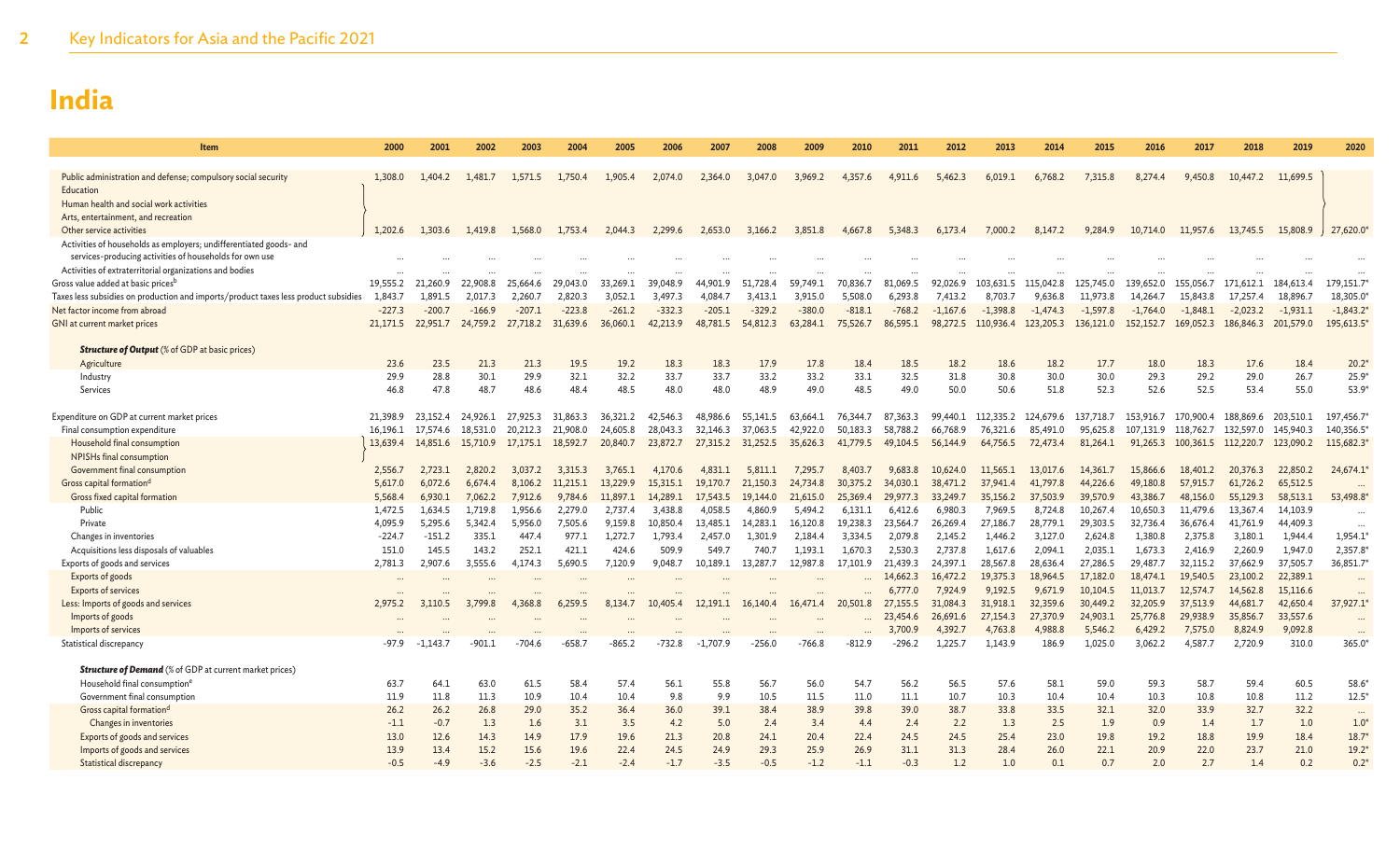| Item                                                                                | 2000     | 2001     | 2002     | 2003     | 2004     | 2005     | 2006         | 2007     | 2008         | 2009     | 2010     | 2011          | 2012         | 2013       | 2014        | 2015       | 2016       | 2017       | 2018                | 2019       | 2020       |
|-------------------------------------------------------------------------------------|----------|----------|----------|----------|----------|----------|--------------|----------|--------------|----------|----------|---------------|--------------|------------|-------------|------------|------------|------------|---------------------|------------|------------|
|                                                                                     |          |          |          |          |          |          |              |          |              |          |          |               |              |            |             |            |            |            |                     |            |            |
| <b>At Constant Prices</b>                                                           |          |          |          |          |          |          |              |          |              |          |          |               |              |            |             |            |            |            |                     |            |            |
| GDP by industrial origin at 2011/2012 market prices <sup>b</sup>                    | 43,267.4 | 45.354.6 | 47.079.8 | 50,780.5 | 54,803.8 | 59,146.1 | 63,913.8     | 68,810.1 | 70,934.0     | 76,510.8 | 83,012.3 | 87,363.3      | 92,130.2     | 98,013.7   | 105,276.7   | 113,694.9  | 123,081.9  | 131,445.8  | 140,033.2           | 145,692.7  | 135,127.4  |
| Agriculture, forestry, and fishing                                                  | 10,658.4 | 11,298.6 | 10.552.4 | 11,507.3 | .528.4   | 12,082.8 | 12,437.9     | 13,122.8 | 13,090.8     | 12,975.6 | 14,116.3 | 15,019.5      | 15,242.9     | 16,092.0   | 16,057.2    | 16,161.5   | 17,260.0   | 18,400.2   | 18,871.4            | 19,685.7   | 20,400.8   |
| Mining and quarrying                                                                | 1,897.3  | 1,932.6  | 2,095.2  | 2,151.8  | 2,322.1  | 2,464.2  | 2,579.8      | 2,698.7  | 2,631.4      | 2,789.7  | 3,165.3  | 2,610.4       | 2,626.1      | 2,631.1    | 2,886.9     | 3,179.7    | 3,492.5    | 3,296.1    | 3,305.2             | 3,221.2    | 2,946.4    |
| Manufacturing                                                                       | 6,356.7  | 6,501.0  | 6,947.4  | 7,387.6  | 7,933.1  | 8,674.8  | 10,217.8     | 10,931.1 | 11,440.8     | 12,695.6 | 13,672.6 | 14,099.9      | 14,868.7     | 15,607.1   | 16,839.4    | 19,038.5   | 20,547.6   | 22,094.3   | 23,260.7            | 22,694.2   | 21,070.7   |
| Electricity, gas, steam, and air-conditioning supply                                | 963.9    | 981.6    | 1,028.2  | 1,075.6  | 1,161.1  | 1,234.4  | 1,333.5      | 1,445.1  | 1,515.4      | 1,605.3  | 1,719.5  | 1,866.7       | 1,916.4      | 1,996.0    | 2,140.5     | 2,241.6    | 2,465.0    | 2,726.5    | 2,944.9             | 3,005.3    | 3,062.5    |
| Water supply; sewerage, waste management, and remediation activities                |          |          |          |          |          |          |              |          |              |          |          |               |              |            |             |            |            |            |                     |            |            |
| Construction                                                                        | 2,794.6  | 2.906.1  | 3.146.8  | 3.538.0  | 4.116.2  | 4.646.   | 5.141.8      | 5.744.5  | 6.064.       | 6.476.4  | 6,870.7  | 7.773.4       | 7.800.5      | 8.007.7    | 8.352.3     | 8.653.4    | 9.164.5    | 9.643.1    | 10.254.5            | 10,355.3   | 9,464.0    |
| Wholesale and retail trade; repair of motor vehicles and motorcycles                | 3,480.0  | 3,821.7  | 4,088.   | 4,506.2  | 4,835.2  | 5,317.5  | 5,847.2      | 6,185.4  | 6,289.0      | 6,506.2  | 7,505.4  | 7,936.8       | 8,886.7      | 9,419.4    | 10,376.4    | 11,501.2   | 12,682.3   | 14,359.8   | 15,624.3            | 16,707.8   | 22,083.9*  |
| Transportation and storage                                                          | 1,640.1  | 1,714.2  | 1,872.2  | 2,075.9  | 2,311.6  | 2,534.2  | 2,777.8      | 3,031.5  | 3,197.3      | 3,471.7  | 3,743.0  | 4,036.1       | 4,350.2      | 4,615.3    | 4,958.0     | 5,301.6    | 5,531.6    | 6,019.0    | 6,334.2             | 6,538.3    |            |
| Accommodation and food service activities                                           | 390.3    | 421.0    | 445.0    | 483.4    | 538.5    | 616.0    | 689.9        | 759.2    | 726.3        | 724.2    | 844.3    | 899.0         | 929.6        | 925.7      | 982.0       | 1,113.1    | 1,210.9    | 1,321.9    | 1,444.2             | 1,567.3    |            |
| Information and communication <sup>c</sup>                                          | 376.0    | 449.0    | 553.2    | 695.9    | 841.7    | 866.1    | 882.8        | 954.1    | 983.7        | 1.186.3  | 1.193.5  | 1.259.3       | 1.345.1      | 1.560.3    | 1.760.5     | 2.012.4    | 2,039.0    | 1.983.4    | 1,971.5             | 2,184.6    |            |
| Financial and insurance activities                                                  | 2.094.1  | 2.261.6  | 2.513.7  | 2.581.2  | 2,790.0  | 3,120.1  | 3.519.1      | 3,862.8  | 4.059.3      | 4.350.9  | 4,643.1  | 4.802.3       | 5,297.9      | 5,779.1    | 6,272.6     | 6,727.9    | 6.959.8    | 7.286.7    | 7,631.5             | 7,947.4    |            |
| Real estate activities                                                              | 5,586.1  | 5,871.7  | 6,151.1  | 6,584.2  | 7,069.7  | 7,676.5  | 8,075.6      | 8,634.0  | 9,086.0      | 9,644.4  | 10,007.6 | 10,506.5      | 11,502.4     | 12,894.9   | 14,464.6    | 16,220.0   | 17,969.8   | 18,085.2   | 19,556.3            | 21,217.7   | 28,728.2*  |
|                                                                                     |          |          |          |          |          |          |              |          |              |          |          |               |              |            |             |            |            |            |                     |            |            |
| Professional, scientific, and technical activities                                  |          |          |          |          |          |          |              |          |              |          |          |               |              |            |             |            |            |            |                     |            |            |
| Administrative and support service activities                                       | 2.595.7  | 2.669.3  |          |          |          |          |              |          | 4.034.4      | 4,714.5  |          | 4.911.6       | 5.013.8      | 5.100.5    | 5.438.5     | 5.651.1    |            |            | 7.222.5             |            |            |
| Public administration and defense; compulsory social security                       |          |          | 2,708.7  | 2,772.3  | 2,954.6  | 3,086.6  | 3,152.7      | 3,394.6  |              |          | 4,708.4  |               |              |            |             |            | 6,142.4    | 6,765.1    |                     | 7,743.6    |            |
| Education                                                                           |          |          |          |          |          |          |              |          |              |          |          |               |              |            |             |            |            |            |                     |            |            |
| Human health and social work activities                                             |          |          |          |          |          |          |              |          |              |          |          |               |              |            |             |            |            |            |                     |            |            |
| Arts, entertainment, and recreation                                                 |          |          |          |          |          |          |              |          |              |          |          |               |              |            |             |            |            |            |                     |            |            |
| Other service activities                                                            | 1.954.8  | 2.055.9  | 2.168.8  | 2.327.9  | 2.522.8  | 2.823.0  | 2.927.8      | 3.219.1  | 3,623.3      | 4.177.5  | 4,855.5  | 5.348.3       | 5.682.6      | 6.007.5    | 6,592.6     | 7,116.9    | 7,817.4    | 8.360.4    | 9,020.8             | 9,846.3    | 16,777.9   |
| Activities of households as employers; undifferentiated goods- and                  |          |          |          |          |          |          |              |          |              |          |          |               |              |            |             |            |            |            |                     |            |            |
| services-producing activities of households for own use                             |          |          |          |          |          |          |              |          |              |          |          |               |              |            |             |            |            |            |                     |            |            |
| Activities of extraterritorial organizations and bodies                             |          |          |          |          |          |          |              |          |              |          |          |               |              |            |             |            |            |            |                     |            |            |
| Gross value added at 2011/2012 basic prices <sup>b</sup>                            | 40,248.3 | 42,416.0 | 44,060.7 | 570.8    | ,925.0   | 55,142.3 | 59.<br>583.7 | 63,983.0 | 742.2<br>66, | 71,318.4 | 045.1    | 1,069.5<br>8. | 462.8<br>85, | 90,636.5   | 121.3<br>97 | 104,918.7  | 113,282.9  | 120,341.7  | ,442.0              | 132,714.7  | 124,534.3* |
| Taxes less subsidies on production and imports/product taxes less product subsidies | 3,019.1  | 2.938.6  | 3,019.1  | 3,209.7  | 3,878.8  | 4.003.9  | 4,330.1      | 4,827.1  | 4.191.9      | 5,192.4  | 5,967.2  | 6,293.8       | 6,667.4      | 7,377.2    | 8,155.4     | 8,776.2    | 9,799.1    | 11.104.1   | 12,591.1            | 12,978.0   | 10,593.1   |
| Net factor income from abroad                                                       | $-398.3$ | $-357.6$ | $-317.3$ | $-346.3$ | $-374.4$ | $-416.8$ | $-489.9$     | $-282.7$ | $-412.1$     | $-447.6$ | $-894.2$ | $-768.2$      | $-1.083.5$   | $-1.223.4$ | $-1.246.9$  | $-1.349.2$ | $-1.445.8$ | $-1.458.9$ | $-1,524.6$          | $-1,416.4$ | $-1,281.3$ |
| GNI at constant market prices                                                       | 42.869.1 | 44.996.9 | 46.762.6 | 50.434.2 | 54,429.4 | 58,729.4 | 63,423.9     | 68.527.4 | 70.521.9     | 76.063.2 | 82,118.2 | 86.595.1      | 91.046.6     | 96.790.3   | 104,029.9   | 112,345.7  | 121.636.2  | 129,986.9  | 138,508.6 144,276.3 |            | 133,846.1  |
|                                                                                     |          |          |          |          |          |          |              |          |              |          |          |               |              |            |             |            |            |            |                     |            |            |
| <b>Growth of Output</b> (% annual change)                                           |          |          |          |          |          |          |              |          |              |          |          |               |              |            |             |            |            |            |                     |            |            |
| GDP                                                                                 | 3.8      | 4.8      | 3.8      | 7.9      | 7.9      | 7.9      | 8.1          | 7.7      | 3.1          | 7.9      | 8.5      | 5.2           | 5.5          | 6.4        | 7.4         | 8.0        | 8.3        | 6.8        | 6.5                 | 4.0        | $-7.3*$    |
| Agriculture                                                                         | $-0.0$   | 6.0      | $-6.6$   | 9.0      | 0.2      | 4.8      | 2.9          | 5.5      | $-0.2$       | $-0.9$   | 8.8      | 6.4           | 1.5          | 5.6        | $-0.2$      | 0.6        | 6.8        | 6.6        | 2.6                 | 4.3        | $3.6*$     |
| Industry                                                                            | 5.8      | 2.6      | 7.3      | 7.1      | 9.7      | 9.6      | 13.2         | 8.0      | 4.0          | 8.8      | 7.9      | 3.6           | 3.3          | 3.8        | 7.0         | 9.6        | 7.7        | 5.9        | 5.3                 | $-1.2$     | $-7.0*$    |
| Services                                                                            | 5.2      | 6.3      | 6.4      | 7.4      | 8.3      | 9.1      | 7.0          | 7.8      | 6.5          | 8.7      | 7.8      | 5.9           | 8.3          | 7.7        | 9.8         | 9.4        | 8.5        | 6.3        | 7.2                 | 7.2        | $-8.4$     |
|                                                                                     |          |          |          |          |          |          |              |          |              |          |          |               |              |            |             |            |            |            |                     |            |            |
| Expenditure on GDP at 2011/2012 market prices                                       | 43,267.4 | 45.354.6 | 47.079.8 | 50,780.5 | 54,803.8 | 59,146.1 | 63,913.8     | 68,810.1 | 70,934.0     | 76,510.8 | 83,012.3 | 87,363.3      | 92,130.2     | 98,013.7   | 105,276.7   | 113,694.9  | 123,081.9  | 131,445.8  | 140,033.2           | 145,692.7  | 135,127.4  |
| Final consumption expenditure                                                       | 31.610.4 | 33.311.4 | 34.110.5 | 35.970.1 | 37,767.1 | 40,657.8 | 42,612.0     | 45,847.8 | 48.358.6     | 51,472.2 | 54,801.9 | 58,788.2      | 61,533.5     | 65,371.5   | 69,668.1    | 75,142.2   | 81,018.3   | 86,755.7   | 93,134.8            | 98,634.4   | 91,477.3   |
| Household final consumption                                                         | 26,588.4 | 28,171.2 | 28,979.8 | 30,697.0 | 32,284.4 | 34,691.4 | 36,403.7     | 39,054.4 | 40,793.2     | 42,833.2 | 45,711.8 | 49,104.5      | 51,790.9     | 55,573.3   | 59,126.6    | 63,814.2   | 69,002.4   | 73,307.3   | 78,844.2            | 83,217.0   | 75,609.9   |
| NPISHs final consumption                                                            |          |          |          |          |          |          |              |          |              |          |          |               |              |            |             |            |            |            |                     |            |            |
| Government final consumption                                                        | 5,022.0  | 5,140.2  | 5,130.7  | 5,273.1  | 5,482.8  | 5,966.5  | 6,208.3      | 6,793.4  | 7,565.4      | 8,639.0  | 9,090.1  | 9.683.8       | 9,742.6      | 9,798.3    | 10,541.5    | 11,328.0   | 12,016.0   | 13,448.4   | 14,290.5            | 15,417.4   | 15,867.4   |
| Gross capital formationd                                                            | 9,820.6  | 10,269.0 | 11,045.4 | 12,780.0 | 16,298.5 | 19,440.0 | 21,410.0     | 26,635.8 | 24,569.8     | 27,725.5 | 33,304.4 | 34,030.1      | 36,393.0     | 34,482.4   | 36,597.6    | 39,173.6   | 43,008.8   | 49,229.7   | 50,346.1            | 53,045.9   | $\cdots$   |
| Gross fixed capital formation                                                       | 9,885.9  | 12,079.7 | 11,993.0 | 12,606.6 | 14,050.5 | 16,360.6 | 18,630.5     | 21,672.6 | 22,366.0     | 24,083.0 | 26,743.3 | 29,977.3      | 31,457.9     | 31,949.2   | 32,781.0    | 34,921.8   | 37,875.7   | 40,830.8   | 44,862.0            | 47,304.2   | 42,205.1   |
| Public                                                                              |          |          |          |          |          |          |              |          |              |          |          |               |              |            |             |            |            |            |                     |            |            |
| Private                                                                             |          |          |          |          |          |          |              |          |              |          |          |               |              |            |             |            |            |            |                     |            |            |
| Changes in inventories                                                              | 307.6    | $-61.8$  | 356.1    | 384.8    | 1,423.4  | 1,802.8  | 2,371.9      | 3,115.2  | 1.514.7      | 2,540.5  | 3,675.4  | 2,079.8       | 2,015.3      | 1,297.6    | 2,747.5     | 2,395.6    | 1,226.4    | 2,064.4    | 2,626.4             | 1,583.9    | 1,542.8    |
| Acquisitions less disposals of valuables                                            | 327.6    | 310.0    | 297.1    | 495.0    | 778.4    | 766.3    | 870.9        | 896.1    | 1.137.4      | 1,792.2  | 2,373.7  | 2,530.3       | 2.599.5      | 1,488.8    | 1,879.6     | 1,859.9    | 1.514.8    | 2,123.1    | 1,917.0             | 1.645.3    | 1,677.8    |
| Exports of goods and services                                                       | 5,028.5  | 5,245.2  | 6,351.2  | 6,959.8  | 8,851.2  | 11.160.0 | 13,435.9     | 14,224.2 | 16,326.2     | 15,537.0 | 18,563.3 | 21,439.3      | 22,898.4     | 24,682.7   | 25,121.4    | 23,702.8   | 24,884.2   | 26,020.1   | 29,232.7            | 28,266.4   | 26,943.9   |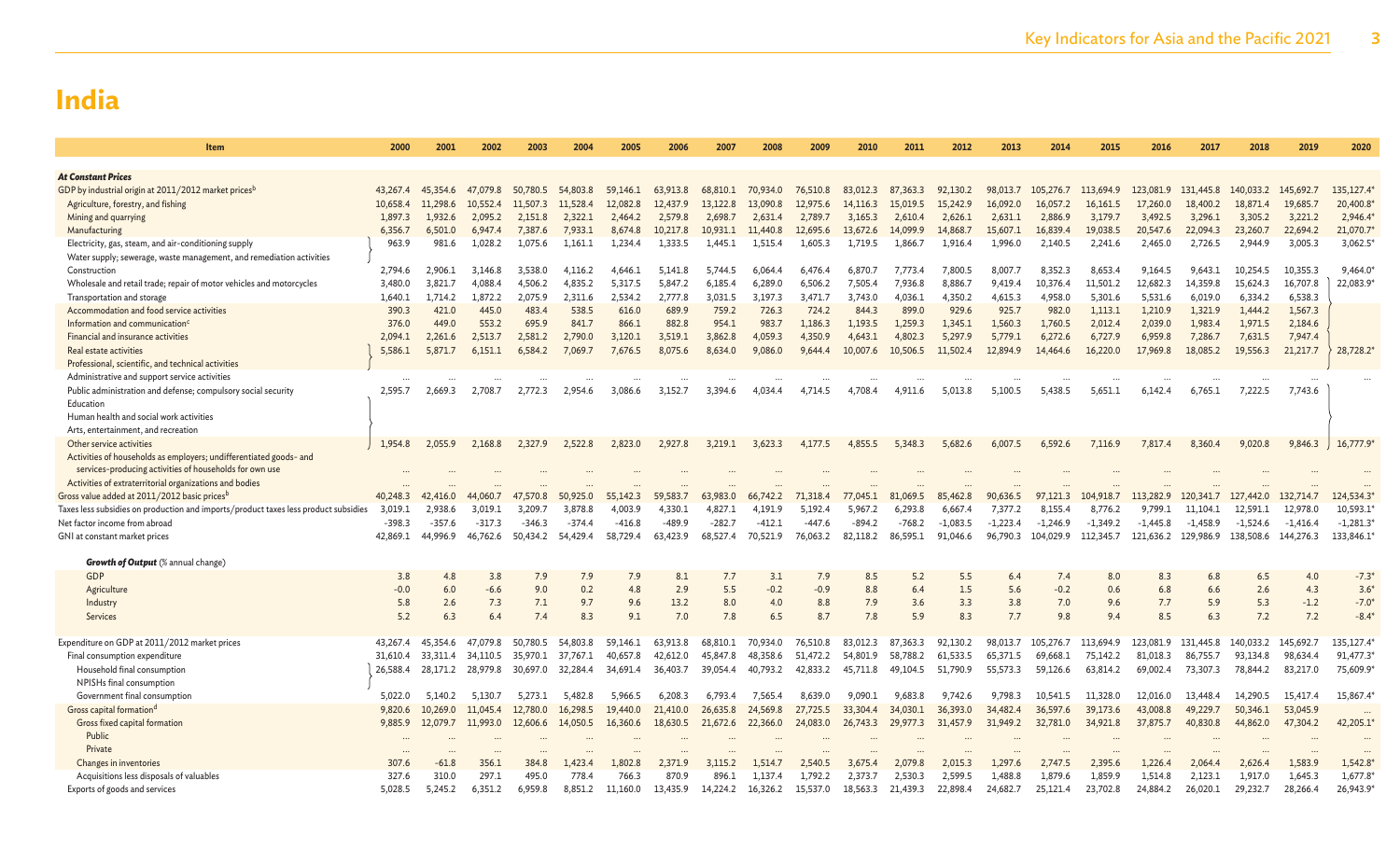| Item                                                                 | 2000           | 2001       | 2002     | 2003              | 2004     | 2005              | 2006              |          |          | 2009     | 2010     | 2011     | 2012       | 2013       | 2014       | 2015       | 2016       | 2017       | 2018       | 2019             | 2020        |
|----------------------------------------------------------------------|----------------|------------|----------|-------------------|----------|-------------------|-------------------|----------|----------|----------|----------|----------|------------|------------|------------|------------|------------|------------|------------|------------------|-------------|
|                                                                      |                |            |          |                   |          |                   |                   |          |          |          |          |          |            |            |            |            |            |            |            |                  |             |
| Exports of goods                                                     |                |            |          |                   |          |                   |                   |          |          |          |          | 14,662.3 | 15,544.2   | 16,642.9   | 16,941.6   | 15,170.3   | 15,857.6   | 16.093.9   | 18,259.1   | 17,179.4         |             |
| <b>Exports of services</b>                                           | $\cdots$       |            | $\cdots$ | $\cdots$          |          | $\cdots$          | $\cdots$          |          | $\cdots$ | $\cdots$ |          | 6,777.0  | 7,354.2    | 8,039.8    | 8,179.9    | 8,532.5    | 9,026.6    | 9,926.2    | 10,973.6   | 11,087.0         | $\cdots$    |
| Imports of goods and services                                        | 5,719.4        | 5,887.8    | 6,594.1  | 7,509.6           | 9,176.4  | 12,137.6          | 14,747.8          | 16,215.4 | 19,855.5 | 19,473.2 | 22,552.2 | 27,155.5 | 28,790.8   | 26,445.6   | 26,676.0   | 25,115.4   | 26,215.9   | 30,782.7   | 33,432.2   | 33,171.6         | 28,658.3*   |
| Imports of goods                                                     |                |            |          |                   |          |                   |                   |          |          |          |          | 23,454.6 | 24,714.4   | 22,279.1   | 22,456.8   | 20,432.0   | 20,946.7   | 24,803.1   | 26,782.3   | 26,502.7         | $\cdots$    |
| Imports of services                                                  |                |            |          |                   |          |                   |                   |          |          |          |          | 3,700.9  | 4,076.3    | 4,166.4    | 4,219.2    | 4,683.4    | 5,269.2    | 5,979.6    | 6,649.9    | 6,669.0          | $\cdots$    |
| Statistical discrepancy                                              | 1,826.7        | 357.9      | 566.1    | 1,873.9           | 1,109.6  | 536.3             | 740.3             | -730.5   | 1,086.6  | 559.0    | $-592.9$ | $-296.2$ | 416.4      | $-330.6$   | $-244.9$   | 788.0      | 2,778.4    | 4,434.5    | 1,692.4    | 1,430.2          | $-61.2*$    |
|                                                                      |                |            |          |                   |          |                   |                   |          |          |          |          |          |            |            |            |            |            |            |            |                  |             |
| Growth of Demand (% annual change)                                   |                |            |          |                   |          |                   |                   |          |          |          |          |          |            |            |            |            |            |            |            |                  |             |
| Household final consumption <sup>e</sup>                             | 3.4            | 6.0        | 2.9      | 5.9               | 5.2      | 7.5               | 4.9               | 7.3      | 4.5      | 5.0      | 6.7      | 7.4      | 5.5        | 7.3        | 6.4        | 7.9        | 8.1        | 6.2        | 7.6        | 5.5              | $-9.1'$     |
| Government final consumption                                         | 1.4            | 2.4        | $-0.2$   | 2.8               | 4.0      | 8.8               | 4.1               | 9.4      | 11.4     | 14.2     | 5.2      | 6.5      | 0.6        | 0.6        | 7.6        | 7.5        | 6.1        | 11.9       | 6.3        | 7.9              | $2.9*$      |
| Gross capital formation <sup>d</sup>                                 | $-5.5$<br>18.2 | 4.6<br>4.3 | 7.6      | 15.7              | 27.5     | 19.3              | 10.1              | 24.4     | $-7.8$   | 12.8     | 20.1     | 2.2      | 6.9        | $-5.2$     | 6.1        | 7.0        | 9.8        | 14.5       | 2.3        | 5.4              | $\ddots$    |
| Exports of goods and services                                        |                |            | 21.1     | 9.6               | 27.2     | 26.1              | 20.4              | 5.9      | 14.8     | $-4.8$   | 19.5     | 15.5     | 6.8        | 7.8        | 1.8<br>0.9 | $-5.6$     | 5.0        | 4.6        | 12.3       | $-3.3$<br>$-0.8$ | $-4.7*$     |
| Imports of goods and services                                        | 4.6            | 2.9        | 12.0     | 13.9              | 22.2     | 32.3              | 21.5              | 10.0     | 22.4     | $-1.9$   | 15.8     | 20.4     | 6.0        | $-8.1$     |            | $-5.9$     | 4.4        | 17.4       | 8.6        |                  | $-13.6$     |
| <b>Investment Financing at Current Prices</b>                        |                |            |          |                   |          |                   |                   |          |          |          |          |          |            |            |            |            |            |            |            |                  |             |
| Gross capital formation <sup>d</sup>                                 | 5,617.0        | 6,072.6    | 6,674.4  | 8,106.2           | 11,215.1 | 13,229.9          | 15,315.1          | 19,170.7 | 21,150.3 | 24,734.8 | 30,375.2 | 34,030.1 | 38,471.2   | 37,941.4   | 41,797.8   | 44,226.6   | 49,180.8   | 57,915.7   | 61,726.2   | 65,512.5         |             |
| Gross national saving                                                | 5,315.2        | 6,031.1    | 6,683.3  | 8,260.6           | 11,081.7 | 12,783.9          | 14,859.9          | 18,526.4 | 19,862.7 | 22,926.9 | 28,178.1 | 30,268.4 | 33,692.0   | 36,081.9   | 40,199.6   | 42,822.6   | 48,251.1   | 54,807.4   | 57,769.6   | 63,859.8         |             |
| Gross domestic saving                                                |                |            |          |                   |          |                   | $\cdots$          |          |          |          |          |          |            |            |            |            |            |            |            |                  | $\cdots$    |
| Net factor income from abroad                                        | $-227.3$       | $-200.7$   | $-166.9$ | $-207.1$          | $-223.8$ | $-261.2$          | $-332.3$          | $-205.1$ | $-329.2$ | $-380.0$ | $-818.1$ | $-768.2$ | $-1,167.6$ | $-1,398.8$ | $-1,474.3$ | $-1,597.8$ | $-1,764.0$ | $-1,848.1$ | $-2,023.2$ | $-1,931.1$       | $-1,843.2*$ |
| Net current transfers                                                | 588.1          | 733.6      | 792.3    | 991.7             | 919.7    | 1,085.7           | 1,346.1           | 1,675.0  | 2,032.1  | 2,471.1  | 2,420.0  | 3,049.0  | 3,500.8    | 3,959.2    | 4,051.5    | 4,130.8    | 3,794.4    | 4,057.4    | 4,937.4    | 5,403.6          | $\cdots$    |
|                                                                      |                |            |          |                   |          |                   |                   |          |          |          |          |          |            |            |            |            |            |            |            |                  |             |
| <b>Savings and Investment</b> (% of GDP at current market prices)    |                |            |          |                   |          |                   |                   |          |          |          |          |          |            |            |            |            |            |            |            |                  |             |
| Gross domestic saving                                                |                |            |          |                   |          |                   | $\cdots$          |          |          |          |          |          |            |            |            |            |            |            | $\ldots$   |                  |             |
| Gross national saving                                                | 24.8           | 26.0       | 26.8     | 29.6              | 34.8     | 35.2              | 34.9              | 37.8     | 36.0     | 36.0     | 36.9     | 34.6     | 33.9       | 32.1       | 32.2       | 31.1       | 31.3       | 32.1       | 30.6       | 31.4             |             |
| Gross capital formation <sup>d</sup>                                 | 26.2           | 26.2       | 26.8     | 29.0              | 35.2     | 36.4              | 36.0              | 39.1     | 38.4     | 38.9     | 39.8     | 39.0     | 38.7       | 33.8       | 33.5       | 32.1       | 32.0       | 33.9       | 32.7       | 32.2             |             |
|                                                                      |                |            |          |                   |          |                   |                   |          |          |          |          |          |            |            |            |            |            |            |            |                  |             |
| At Current Market Prices (₹)                                         |                |            |          |                   |          |                   |                   |          |          |          |          |          |            |            |            |            |            |            |            |                  |             |
| Per capita GDPf                                                      | 21,000         | 22,262     | 23,604   | 26,050            | 29,259   | 32,840            | 37,920            | 43,046   | 47,783   | 54,414   | 64,372   | 71,609   | 80,518     | 89,796     | 98,405     | 107,341    | 118,489    | 130,061    | 142,328    | 151,760          | 145,680     |
| Per capita GNI <sup>f</sup>                                          | 20,777         | 22,069     | 23,446   | 25,857            | 29,054   | 32,604            | 37,624            | 42,866   | 47,498   | 54,089   | 63,682   | 70,980   | 79,573     | 88,678     | 97,242     | 106,096    | 117,131    | 128,655    | 140,804    | 150,320          | 144,320     |
| <b>PRODUCTION INDEXES</b> period averages                            |                |            |          |                   |          |                   |                   |          |          |          |          |          |            |            |            |            |            |            |            |                  |             |
| Agriculture; 2014-2016 = 100                                         | 63.2           | 65.0       | 60.3     | 66.7              | 66.1     | 69.7              | 73.5              | 79.9     | 80.8     | 79.3     | 86.3     | 91.8     | 93.5       | 97.4       | 99.7       | 98.1       | 102.2      | 108.4      | 113.0      | 114.1            | $\cdots$    |
| Mining <sup>g</sup> ; 1993/1994   2004/2005   2011/2012 = 100        | 130.3          | 131.9      | 139.6    | 146.9             | 100.0    | 102.3             | 107.5             | 112.5    | 115.4    | 124.5    | 131.0    | 100.0    | 94.7       | 94.6       | 93.3       | 97.3       | 102.5      | 104.9      | 107.9      | 109.6            |             |
| Manufacturing <sup>g</sup> ; 1993/1994   2004/2005   2011/2012 = 100 | 167.9          | 172.7      | 183.1    | 196.6             | 100.0    | 110.3             | 126.8             | 150.1    | 153.8    | 161.3    | 175.7    | 100.0    | 104.8      | 108.6      | 112.8      | 116.2      | 121.0      | 126.6      | 131.5      | 129.6            |             |
|                                                                      |                |            |          |                   |          |                   |                   |          |          |          |          |          |            |            |            |            |            |            |            |                  |             |
| <b>ENERGY</b> annual values                                          |                |            |          |                   |          |                   |                   |          |          |          |          |          |            |            |            |            |            |            |            |                  |             |
| Crude petroleum (t'000)                                              |                |            |          |                   |          |                   |                   |          |          |          |          |          |            |            |            |            |            |            |            |                  |             |
| Production                                                           | 32,426         | 32,032     | 33,044   | 33,373            | 33,891   | 32,190            | 33,988            | 34,118   | 33,508   | 33,690   | 37,684   | 38,090   | 37,862     | 37,788     | 37,461     | 36,942     | 36,009     | 35,684     | 34,203     | 32,169           | $\cdots$    |
| Exports                                                              |                |            |          |                   |          |                   |                   |          |          |          |          |          |            |            |            |            |            |            |            |                  | $\cdots$    |
| Imports                                                              | 74,097         | 78,706     | 81,989   | 90,434            | 95,861   | 99,409            | 111,502           | 121,672  | 132,775  | 159,259  | 163,595  | 171,729  | 184,795    | 189,238    | 189,435    | 202,850    | 213,932    | 220,433    | 226,498    | 226,955          | $\cdots$    |
| Consumption                                                          | 103,444        | 107,274    | 112,559  | 121,840           | 127,416  | 130,109           | 146,551           | 156,103  | 160,772  | 186,551  | 196,989  | 204,121  | 219,212    | 222,497    | 223,242    | 232,865    | 245,362    | 251,935    | 257,205    | 254,386          | $\cdots$    |
|                                                                      |                |            |          |                   |          |                   |                   |          |          |          |          |          |            |            |            |            |            |            |            |                  |             |
| Coal (t'000)                                                         |                |            |          |                   |          |                   |                   |          |          |          |          |          |            |            |            |            |            |            |            |                  |             |
| Production                                                           | 311,486        | 322,260    | 336,803  | 351,571           | 382,245  | 407,039           | 430,832           | 457,082  | 492,757  | 532,042  | 532,694  | 539,950  | 556,402    | 565,765    | 609,179    | 639,230    | 657,868    | 675,400    | 728,718    | 730,873          |             |
| Exports                                                              | 1,511          | 1,619      | 3,058    | 1,617             | 1,320    | 1,989             | 1,554             | 1,627    | 1,655    | 2,454    | 4,409    | 2,014    | 2,443      | 2,188      | 1,238      | 1,575      | 1,773      | 1,504      | 1,306      | 1,047            |             |
| Imports                                                              | 21,083         | 20,448     | 21,261   | 23,800<br>347,641 | 22,918   | 38,586<br>395,587 | 43,081<br>419,800 | 49,794   | 59,003   | 73,255   | 68,918   | 102,853  | 145,785    | 166,857    | 217,783    | 203,949    | 190,953    | 208,249    | 235,349    | 248,537          |             |
| Consumptionh                                                         | 333,462        | 323,435    | 336,288  |                   | 404,691  |                   |                   | 453,491  | 549,567  | 620,389  | 589,874  | 638,734  | 713,389    | 739,342    | 822,131    | 836,727    | 835,803    | 898,496    | 898,496    | 942,627          | $\ddotsc$   |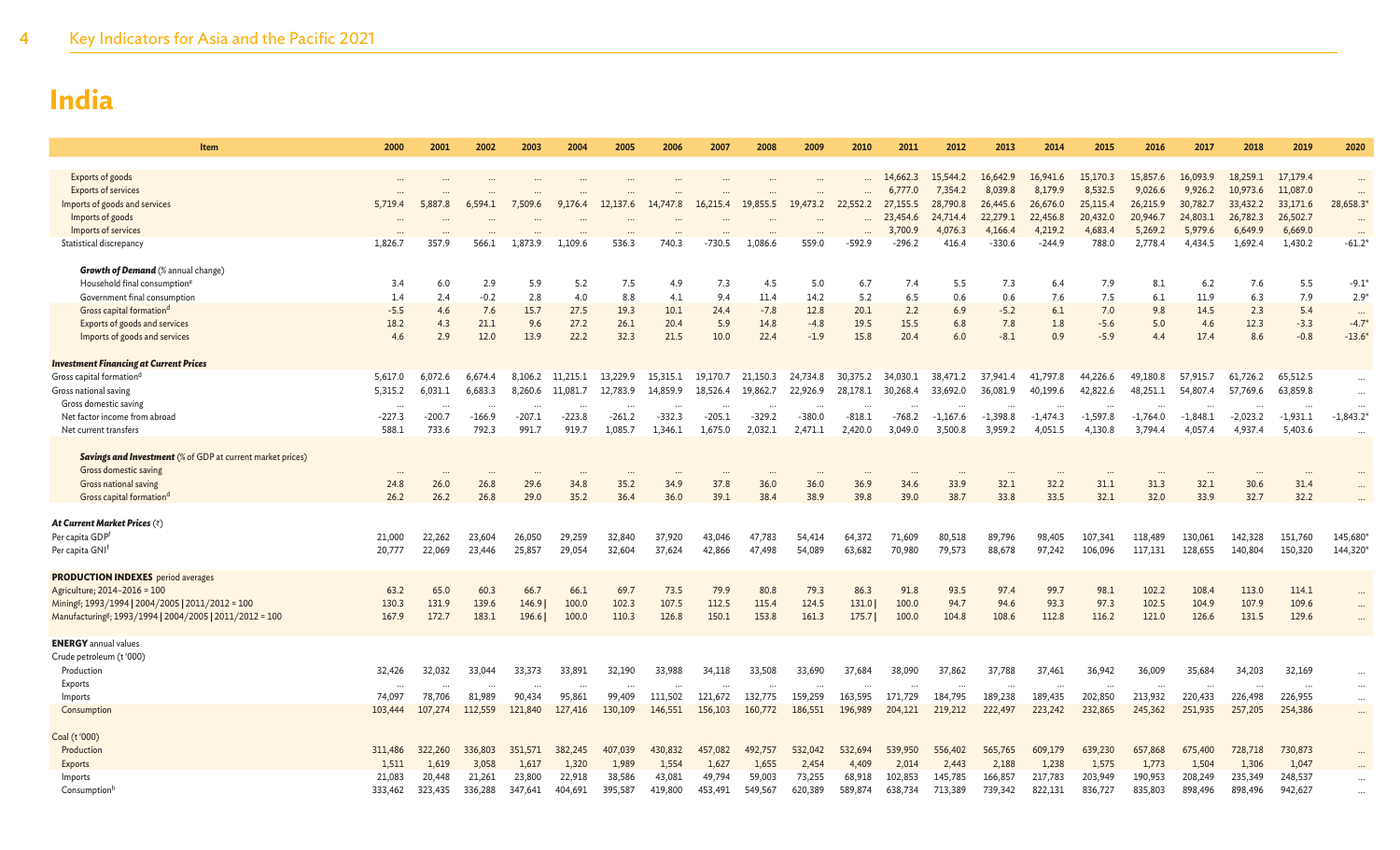| Item                                                                                                                | 2000         | 2001           | 2002           | 2003          | 2004          | 2005           | 2006           | 2007           | 2008          | 2009                 | 2010           | 2011           | 2012                              | 2013               | 2014           | 2015                     | 2016           | 2017           | 2018                | 2019           | 2020           |
|---------------------------------------------------------------------------------------------------------------------|--------------|----------------|----------------|---------------|---------------|----------------|----------------|----------------|---------------|----------------------|----------------|----------------|-----------------------------------|--------------------|----------------|--------------------------|----------------|----------------|---------------------|----------------|----------------|
|                                                                                                                     |              |                |                |               |               |                |                |                |               |                      |                |                |                                   |                    |                |                          |                |                |                     |                |                |
| Natural gas (m <sup>3</sup> million)<br>Production                                                                  | 29,477       | 29,714         | 31,389         | 31,962        | 31,763        | 32,202         | 31,747         | 32,417         | 32,845        | 47,496               | 52,219         | 47,559         | 40,679                            | 35,407             | 33,657         | 32,249                   | 31,898         | 32,649         | 32,873              | 31,184         |                |
| Exports                                                                                                             |              |                |                |               |               |                |                |                |               |                      |                |                |                                   |                    |                | $\overline{\phantom{a}}$ |                | $\cdots$       |                     | $\cdots$       |                |
| Imports                                                                                                             |              |                |                |               |               |                |                |                |               |                      |                | 17,997         | 17,614                            | 17,801             | 18,607         | 21,388                   | 24,849         | 27,439         | 28,740              | 33,887         | $\cdots$       |
| Consumption <sup>1</sup>                                                                                            | 27,670       | 28,037         | 29,964         | 30,906        | 30,775        | 31,326         | 30,792         | 31,479         | 31,746        | 46,521               | 51,248         | 64,451         | 57,367                            | 52,375             | 51,300         | 52,517                   | 55,697         | 59,170         | 60,798              | 64,143         |                |
|                                                                                                                     |              |                |                |               |               |                |                |                |               |                      |                |                |                                   |                    |                |                          |                |                |                     |                |                |
| Electricity <sup>j</sup> (kWh million)                                                                              |              |                |                |               |               |                |                |                |               |                      |                |                |                                   |                    |                |                          |                |                |                     |                |                |
| Production                                                                                                          | 501,204      | 517,439<br>232 | 532,693<br>175 | 565,102<br>58 | 594,456<br>40 | 623,820<br>209 | 670,654<br>216 | 722,626<br>290 | 741,167<br>58 | 799,851              | 844,748<br>128 | 922,451<br>135 | 964,489<br>154                    | 1,026,649<br>1,651 | 1,116,850      | 1,167,584                | 1,235,358      | 1,303,455      | 1.371.779           | 1,383,417      | $\cdots$       |
| Exports<br>Imports                                                                                                  | 195<br>1,497 | 1,518          | 1,520          | 1,748         | 1,735         | 1,763          | 2,957          | 5,230          | 5,897         | 105<br>5,359         | 5,611          | 5,253          | 4,795                             | 5,598              | 4,433<br>5,008 | 5,150<br>5,244           | 6,710<br>5,617 | 7,203<br>5,072 | 8,494<br>4,657      | 9,491<br>6,351 | $\cdots$       |
| Consumption                                                                                                         | 316,600      | 322,459        | 339,598        | 360,937       | 447,993       | 474,451        | 525,672        | 577,960        | 611,294       | 658,031              | 694,392        | 785,194        | 824,301                           | 874,209            | 948,522        | 1,001,191                | 1,061,183      | 1,123,427      | 1,209,972 1,291,494 |                | $\cdots$<br>   |
|                                                                                                                     |              |                |                |               |               |                |                |                |               |                      |                |                |                                   |                    |                |                          |                |                |                     |                |                |
| Retail prices <sup>k</sup> (₹/L)                                                                                    |              |                |                |               |               |                |                |                |               |                      |                |                |                                   |                    |                |                          |                |                |                     |                |                |
| Gasoline, premium                                                                                                   | 26.1         | 28.8           | 26.5           | 33.5          | 33.7          | 38.0           | 43.5           | 42.9           | 45.5          | 40.6                 | 47.9           | 58.4           | 65.6                              | 68.3               | 72.3           |                          |                |                |                     |                |                |
| <b>Diesel</b>                                                                                                       | 14.6         | 17.1           | 16.6           | 22.1          | 21.7          | 28.2           | 30.5           | 30.3           | 31.8          | 30.9                 | 38.1           | 37.8           | 40.9                              | 48.6               | 55.5           |                          |                |                |                     |                |                |
|                                                                                                                     |              |                |                |               |               |                |                |                |               |                      |                |                |                                   |                    |                |                          |                |                |                     |                |                |
| <b>PRICE INDEXES</b> fiscal year beginning 1 April<br>Consumer (national) <sup>I,m</sup> ; 1982   2001   2012 = 100 | 444.0        | 463.0          | 482.0          | 500.0         | 520.0         | 542.0          | 125.0          | 133.0          | 145.0         | 162.8                | 179.8          | 93.3           | 102.5                             | 112.2              | 118.7          | 124.5                    | 130.2          | 135.0          | 139.6               | 146.3          | 155.8          |
| Food and nonalcoholic beverages                                                                                     |              |                |                | $\ddotsc$     |               | $\cdots$       | $\ddotsc$      | $\ddotsc$      |               | $\ddot{\phantom{a}}$ | $\cdots$       | $\cdots$       | $\ddot{\phantom{a}}$              | 115.7              | 122.7          | 128.5                    | 134.2          | 136.7          | 137.2               | 146.2          | 157.9          |
| Alcoholic beverages, tobacco, and narcotics <sup>n</sup>                                                            | $\ddotsc$    |                |                |               |               |                |                |                |               |                      |                |                | $\ddotsc$                         | 111.9              | 121.0          | 132.1                    | 141.1          | 151.0          | 160.2               | 166.9          | 185.5          |
| Clothing and footwear                                                                                               |              |                |                |               |               |                |                |                |               |                      |                |                |                                   | 112.5              | 120.5          | 127.4                    | 133.8          | 140.1          | 145.8               | 148.3          | 153.5          |
| Housing, water, electricity, gas, and other fuels                                                                   |              |                |                |               |               |                |                |                |               |                      |                |                | $\ddotsc$                         | 109.4              | 115.6          | 121.4                    | 126.7          | 134.9          | 143.5               | 148.2          | 152.8          |
| Furnishings, household equipment, and routine household maintenance                                                 |              |                |                |               |               |                |                |                |               |                      |                |                | $\ddotsc$                         | 110.0              | 116.4          | 122.5                    | 127.9          | 133.2          | 140.6               | 145.0          | 149.5          |
| Health                                                                                                              |              |                |                |               |               |                |                |                |               |                      |                |                |                                   | 108.3              | 114.0          | 120.2                    | 125.6          | 131.1          | 140.5               | 149.2          | 158.0          |
| Transport                                                                                                           |              |                |                |               |               |                |                |                |               |                      |                |                |                                   | 109.2              | 111.5          | 111.2                    | 115.0          | 119.0          | 127.0               | 128.7          | 142.9          |
| Communication                                                                                                       |              |                |                |               |               |                |                |                |               |                      |                |                |                                   | 106.1              | 109.9          | 112.5                    | 114.8          | 115.4          | 116.1               | 122.6          | 135.8          |
| Recreation and culture                                                                                              |              |                |                |               |               |                |                |                |               |                      |                |                |                                   | 108.1              | 113.7          | 119.3                    | 123.9          | 128.5          | 135.1               | 141.7          | 148.2          |
| Education<br>Restaurants and hotels                                                                                 |              |                |                |               |               |                |                |                |               |                      |                |                |                                   | 110.0<br>114.8     | 118.2<br>124.1 | 126.0<br>132.9           | 133.3<br>140.5 | 139.6<br>147.4 | 149.4<br>153.4      | 157.8<br>157.1 | 161.4<br>164.7 |
| Miscellaneous goods and services                                                                                    |              |                |                |               | $\cdots$      | $\cdots$       |                | $\ddots$       | $\cdots$      |                      | $\cdots$       | $\cdots$       | $\ddot{\phantom{a}}$<br>$\ddotsc$ | 106.1              | 109.7          | 113.8                    | 121.1          | 125.5          | 131.5               | 138.9          | 156.0          |
| Consumer (Delhi) <sup>o,p</sup> ; 1982   2001   2012 = 100                                                          | 513.5        | 529.0          | 549.7          | 569.8         | 597.8         | 647.7          | 123.7          | 130.0          | 140.0         | 152.0                | 166.0          | 93.3           | 101.9                             | 111.4              | 117.5          | 123.0                    | 129.7          | 135.9          | 139.7               | 144.9          | 149.7          |
| Food and nonalcoholic beverages                                                                                     |              |                |                |               |               |                |                |                |               |                      | $\cdots$       |                |                                   | 115.6              | 120.7          | 124.5                    | 129.8          | 136.4          | 136.4               | 142.1          | 150.3          |
| Alcoholic beverages, tobacco, and narcotics <sup>n</sup>                                                            |              |                |                |               |               |                |                |                |               |                      |                |                |                                   | 107.0              | 114.7          | 125.2                    | 132.8          | 139.6          | 145.3               | 150.0          | 178.6          |
| Clothing and footwear                                                                                               |              |                |                |               |               |                |                |                |               |                      |                |                |                                   | 110.9              | 115.6          | 120.0                    | 125.8          | 129.4          | 137.7               | 140.4          | 140.8          |
| Housing, water, electricity, gas, and other fuels                                                                   |              |                |                |               |               |                |                |                |               |                      |                |                |                                   | 111.5              | 121.5          | 129.9                    | 138.0          | 147.2          | 151.4               | 155.3          | 157.3          |
| Furnishings, household equipment, and routine household maintenance                                                 |              |                |                |               |               |                |                |                |               |                      |                |                |                                   | 109.3              | 115.3          | 121.0                    | 125.4          | 128.3          | 132.6               | 136.7          | 140.6          |
| Health                                                                                                              |              |                |                |               |               |                |                |                |               |                      |                |                | $\ddotsc$                         | 108.3              | 112.5          | 117.0                    | 121.6          | 123.5          | 133.7               | 142.8          | 149.5          |
| Transport<br>Communication                                                                                          |              |                |                |               |               |                |                |                |               |                      |                |                |                                   | 104.8<br>102.7     | 103.2<br>100.7 | 100.5<br>96.0            | 103.7<br>110.9 | 107.7<br>110.5 | 114.9<br>119.0      | 115.5<br>145.2 | 124.1<br>169.0 |
| Recreation and culture                                                                                              |              |                |                |               |               |                |                |                |               |                      |                |                | $\ddot{\phantom{a}}$              | 119.2              | 126.4          | 132.9                    | 137.5          | 143.6          | 149.1               | 150.5          | 143.9          |
| Education                                                                                                           |              |                |                |               |               |                |                |                |               |                      |                |                | $\ddotsc$                         | 108.1              | 110.8          | 119.2                    | 124.3          | 124.9          | 126.4               | 133.0          | 132.5          |
| Restaurants and hotels                                                                                              |              |                |                |               |               |                |                |                |               |                      |                |                | $\ddotsc$                         | 109.6              | 115.6          | 122.3                    | 131.2          | 134.4          | 140.3               | 148.1          | 150.7          |
| Miscellaneous goods and services                                                                                    |              |                |                |               |               |                |                |                |               |                      |                |                | $\cdots$                          | 107.4              | 110.7          | 114.9                    | 123.7          | 129.1          | 133.1               | 137.7          | 150.3          |
| Wholesale (national); 1993/1994   2004/2005   2011/2012 = 100                                                       | 155.7        | 161.3          | 166.8          | 175.9         | 100.0         | 104.5          | 111.4          | 116.6          | 126.0         | 130.8                | 143.3          | 100.0          | 106.9                             | 112.5              | 113.9          | 109.7                    | 111.6          | 114.9          | 119.8               | 121.9          | $\cdots$       |
| Implicit GDP deflator; 2011/2012 = 100                                                                              | 49.5         | 51.0           | 52.9           | 55.0          | 58.1          | 61.4           | 66.6           | 71.2           | 77.7          | 83.2                 | 92.0           | 100.0          | 107.9                             | 114.6              | 118.4          | 121.1                    | 125.1          | 130.0          | 134.9               | $139.7*$       | $146.1*$       |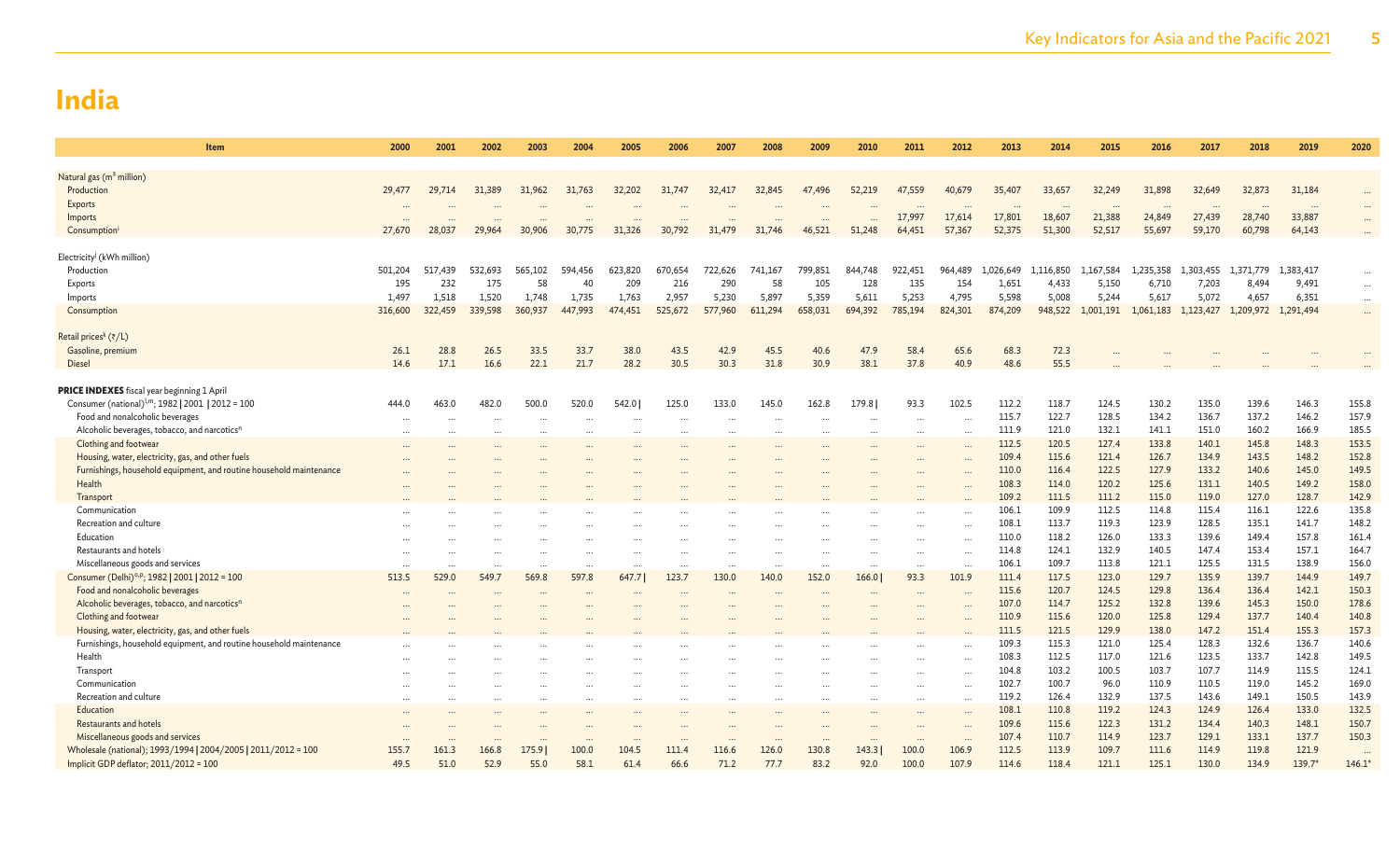| Item                                                                                           | 2000               | 2001               | 2002               | 2003               | 2004               | 2005               | 2006               | 2007               | 2008               | 2009               | 2010               | 2011               | 2012               | 2013                     | 2014                 | 2015                 | 2016                 | 2017                 | 2018                 | 2019                 | 2020                 |
|------------------------------------------------------------------------------------------------|--------------------|--------------------|--------------------|--------------------|--------------------|--------------------|--------------------|--------------------|--------------------|--------------------|--------------------|--------------------|--------------------|--------------------------|----------------------|----------------------|----------------------|----------------------|----------------------|----------------------|----------------------|
|                                                                                                |                    |                    |                    |                    |                    |                    |                    |                    |                    |                    |                    |                    |                    |                          |                      |                      |                      |                      |                      |                      |                      |
| <b>Price Indexes</b> (% annual change)<br>Consumer price index (national)                      | 3.7                | 4.3                | 4.1                | 3.7                | 4.0                | 4.2                | 6.2                | 6.4                | 9.0                | 12.2               | 10.4               |                    | 9.9                | 12.2                     | 5.8                  | 4.9                  | 4.6                  | 3.7                  | 3.4                  | 4.8                  | 6.5                  |
| Food and nonalcoholic price index (national)                                                   | $\cdots$           | $\ddotsc$          |                    | $\cdots$           |                    |                    |                    |                    |                    |                    | $\ddotsc$          |                    | $\cdots$           | $\overline{\phantom{a}}$ | 6.1                  | 4.7                  | 4.4                  | 1.9                  | 0.4                  | 6.6                  | 8.0                  |
| Wholesale price index                                                                          | 7.2                | 3.6                | 3.4                | 5.5                | 5.5                | 4.5                | 6.6                | 4.7                | 8.1                | 3.8                | 9.6                | $\cdots$           | 6.9                | 5.2                      | 1.3                  | $-3.7$               | 1.7                  | 2.9                  | 4.3                  | 1.8                  | $\cdots$             |
| Implicit GDP deflator                                                                          | 3.6                | 3.2                | 3.7                | 3.9                | 5.7                | 5.6                | 8.4                | 6.9                | 9.2                | 7.0                | 10.5               | 8.7                | 7.9                | 6.2                      | 3.3                  | 2.3                  | 3.2                  | 4.0                  | 3.7                  | $3.6*$               | $4.6*$               |
|                                                                                                |                    |                    |                    |                    |                    |                    |                    |                    |                    |                    |                    |                    |                    |                          |                      |                      |                      |                      |                      |                      |                      |
| <b>MONEY AND INTEREST RATES</b> fiscal year beginning 1 April (₹ billion)<br>Money supply (M1) | 3,794.5            | 4.228.4            | 4.735.8            | 5,787.2            | 6,475.0            | 8,264.2            | 9.679.5            | 11,558.1           | 12,596.7           | 14,892.7           | 16,383.5           | 17.373.9           | 18,975.3           | 20,597.6                 | 22,924.0             | 26,025.4             | 26,819.6             | 32,673.3             | 37,104.6             | 41,259.5             | 47,845.8             |
| Currency in circulation <sup>q</sup>                                                           | 2,095.5            | 2,407.9            | 2,715.8            | 3,149.7            | 3,558.6            | 4,121.2            | 4,828.5            | 5,684.1            | 6,654.5            | 7,674.9            | 9,118.4            | 10,236.7           | 11,410.6           | 12,458.2                 | 13,861.8             | 15,972.5             | 12,641.2             | 17,597.1             | 20,522.1             | 23,497.5             | 27,529.7             |
| Demand deposits <sup>t</sup>                                                                   | 1,699.0            | 1.820.5            | 2,020.0            | 2.637.5            | 2,916.3            | 4,142.9            | 4,851.0            | 5,874.0            | 5,942.2            | 7.217.8            | 7,265.1            | 7,137.2            | 7.564.7            | 8.139.4                  | 9,062.2              | 10,052.8             | 14,178.3             | 15,076.2             | 16,582.5             | 17,762.0             | 20,316.1             |
| Quasi-money <sup>s</sup>                                                                       | 9,337.7            | 10,755.1           | 12,443.8           | 14,269.6           | 16,039.5           | 18,931.0           | 23,421.1           | 28,620.5           | 35,351.0           | 41,134.3           | 48,657.7           | 56,474.4           | 64,922.9           | 74,576.2                 | 82,577.6             | 90,150.8             | 101,099.8            | 106,952.6            | 117,216.0            | 126,740.2            | 139,789.1            |
| Money supply (M3) <sup>1</sup>                                                                 | 13,132.2           | 14,983.5           | 17,179.6           | 20,056.8           | 22,514.5           | 27,195.2           | 33,100.4           | 40,178.6           | 47,947.8           | 56,027.0           | 65,041.2           | 73,848.3           | 83,898.2           | 95,173.9                 | 105,501.7            | 116, 176. 2          | 127,919.4            | 139,625.9            | 154,320.7            | 167,999.6            | 187,682.7            |
| Foreign assets (net)                                                                           | 2,498.2            | 3,110.3            | 3,937.1            | 5,265.9            | 6,492.5            | 7,261.9            | 9,131.8            | 12,951.3           | 13,521.8           | 12,814.6           | 13,933.4           | 15,437.8           | 16,366.6           | 19,239.5                 | 22,506.5             | 25,337.2             | 25,582.3             | 29,223.0             | 30,708.4             | 38,010.4             | 45,293.3             |
| Domestic credit                                                                                | 11,911.7           | 13,492.1           | 15,755.0           | 17,590.5           | 20,370.2           | 24,481.0           | 29,564.9           | 34,785.1           | 42,922.3           | 51,605.9           | 62,205.7           | 73,660.7           | 83,768.8           | 94,901.7                 | 100,571.2            | 110,415.5            | 122,681.0            | 132,151.1            | 147,712.1            | 159,990.1            | 174,202.4            |
| Claims on government sector                                                                    | 5.119.6            | 5,895.6            | 6.765.2            | 7.429.0            | 7.567.7            | 7.594.2            | 8.276.3            | 8.995.2            | 12,773.3           | 16,691.9           | 19,839.0           | 23.737.3           | 27,090.1           | 30,448.7                 | 30,073.9             | 32,384.8             | 38,566.1             | 40,014.0             | 43,884.9             | 49,603.6             | 58,101.9             |
| Claims on state and local government<br>Claims on public nonfinancial corporations             | $\ddots$           |                    |                    |                    |                    |                    |                    |                    |                    |                    |                    |                    |                    |                          |                      | $\cdots$             |                      |                      |                      |                      |                      |
| Claims on private sector                                                                       | 6,792.2            | 7,596.5            | 8,989.8            | 10,161.5           | 12,802.5           | 16,886.8           | 21,288.6           | 25,789.9           | 30,148.9           | 34,914.1           | 42,366.8           | 49,923.4           | 56,678.7           | 64,453.0                 | 70,497.2             | 78,030.7             | 84,114.9             | 92,137.2             | 103,827.2            | 110.386.4            | 116,102.4            |
| Claims on other financial institutions                                                         |                    |                    |                    |                    |                    |                    |                    |                    |                    |                    |                    |                    |                    |                          |                      |                      |                      |                      |                      |                      |                      |
| Other items <sup>t</sup>                                                                       | $-1,277.7$         | $-1,618.9$         | $-2,512.6$         | $-2,799.6$         | $-4,348.2$         | $-4,547.7$         | $-5,596.3$         | $-7,557.8$         | $-8,496.3$         | $-8,393.6$         | $-11,098.0$        | $-15,250.2$        | $-16,237.2$        | $-18,967.3$              | $-17,576.0$          | $-19,576.6$          | $-20,343.9$          | $-21,748.2$          | $-24,099.8$          | $-30,000.8$          | $-31,814.9$          |
|                                                                                                |                    |                    |                    |                    |                    |                    |                    |                    |                    |                    |                    |                    |                    |                          |                      |                      |                      |                      |                      |                      |                      |
| Money Supply (M3) (% annual change) <sup>t</sup>                                               | 16.8               | 14.1<br>64.7       | 14.7               | 16.7               | 12.0<br>70.7       | 21.1               | 21.7<br>77.8       | 21.4               | 19.3               | 16.9<br>88.0       | 16.1               | 13.5<br>84.5       | 13.6<br>84.4       | 13.4                     | 10.9                 | 10.1<br>84.4         | 10.1                 | 9.2                  | 10.5                 | 8.9                  | 11.7<br>95.5         |
| M3 (% of GDP at current market prices)                                                         | 61.4               |                    | 68.9               | 71.8               |                    | 74.9               |                    | 82.0               | 87.0               |                    | 85.2               |                    |                    | 84.7                     | 84.6                 |                      | 83.1                 | 81.7                 | 81.3                 | 82.6                 |                      |
| Deposit Money Banks                                                                            |                    |                    |                    |                    |                    |                    |                    |                    |                    |                    |                    |                    |                    |                          |                      |                      |                      |                      |                      |                      |                      |
| Demand deposits                                                                                | 1,425.5            | 1.530.5            | 1,702.9            | 2.250.2            | 2,480.3            | 3,646.4            | 4,316.0            | 5,243.1            | 5,230.8            | 6,456.1            | 6,417.1            | 6,253.3            | 6,623.0            | 7,139.2                  | 7,940.3              | 8,890.0              | 12,814.4             | 13,702.8             | 15,112.9             | 16,170.0             | 18,612.1             |
| Savings deposits                                                                               | 2,229.8            | 2.643.2            | 3,115.7            | 3,853.7            | 4,586.2            | 5,751.3            | 6,723.7            | 7,722.8            | 9,009.7            | 11,366.8           | 13,772.9           | 15,391.8           | 17,547.4           | 20,054.4                 | 22,198.9             | 25,365.4             | 32,010.6             |                      |                      |                      |                      |
| Time deposits                                                                                  | 8,200.7            | 9,503.1            | 11,105.6           | 12,793.9           | 14,521.7           | 17,444.1           | 21,906.2           | 26,726.3           | 33,110.2           | 38,472.2           | 45,662.6           | 52,837.5           | 60,881.5           | 69,916.4                 | 77,392.6             | 84,382.9             | 94,762.2             | 100,557.7            | 110,624.8            | 119,504.9            | 132,523.2            |
| Domestic credits outstanding <sup>w</sup>                                                      | 8.515.0            | 10,009.0           | 7,292.2            | 8,407.9            | 11,004.3           | 15,070.8           | 19,311.9           | 23,619.1           | 27,755.5           | 32,447.9           | 39,420.8           | 46,118.5           | 52,604.6           | 59,941.0                 | 65,364.2             | 72,496.1             | 78,414.7             | 86,254.2             |                      | 97,717.2 103,708.6   | 109,495.1            |
| <b>Interest Rates</b> period averages (% per annum)                                            |                    |                    |                    |                    |                    |                    |                    |                    |                    |                    |                    |                    |                    |                          |                      |                      |                      |                      |                      |                      |                      |
| On deposits                                                                                    |                    |                    |                    |                    |                    |                    |                    |                    |                    |                    |                    |                    |                    |                          |                      |                      |                      |                      |                      |                      |                      |
| Savings                                                                                        | 4.0                | 4.0                | 4.0                | 3.5                | 3.5                | 3.5                | 3.5                | 3.5                | 3.5                | 3.5                | 3.5                | 4.0                | 4.0                | 4.0                      | 4.0                  | 4.0                  | 4.0                  |                      |                      |                      |                      |
| Time: 6 months                                                                                 | 6.2                | 6.6                | 5.0                | 4.5                | 4.7                | 5.0                | 6.3                | 5.3                | 5.6                | 5.0                | 5.5                | 7.0                | 7.0                | 7.1                      | 7.2                  | 6.0                  | 5.3                  |                      |                      |                      |                      |
| 12 months                                                                                      | 7.1                | 7.1                | 5.8                | 5.0                | 5.0                | 5.3                | 8.6                | 8.6                | 8.3                | 7.0                | 7.5                | 9.0                | 8.9                | 8.9                      | 8.9                  | 6.2                  | 5.5                  |                      |                      |                      |                      |
| On loans and discounts                                                                         |                    |                    |                    |                    |                    |                    |                    |                    |                    |                    |                    |                    |                    |                          |                      |                      |                      |                      |                      |                      |                      |
| Commercial bills<br>Export credit <sup>x</sup>                                                 | 11.5<br>10.0       | $\cdots$<br>10.0   | $\cdots$           |                    |                    |                    |                    |                    |                    |                    |                    | $\cdots$<br>11.8   | $\cdots$<br>11.5   | $\cdots$<br>12.0         | $\cdots$<br>12.0     | $\cdots$<br>11.0     | 10.2                 |                      |                      |                      |                      |
| Other commercial bills <sup>y</sup>                                                            |                    | 10.0               | $\cdots$<br>9.0    | 3.4                | 8.1                | $\ddotsc$<br>8.5   |                    |                    |                    |                    |                    |                    |                    | 10.9                     | 11.8                 | 11.0                 | 10.3                 |                      |                      |                      |                      |
|                                                                                                |                    |                    |                    |                    |                    |                    |                    |                    |                    |                    |                    |                    |                    |                          |                      |                      |                      |                      |                      |                      |                      |
| <b>GOVERNMENT FINANCE</b> fiscal year beginning 1 April (₹ billion)                            |                    |                    |                    |                    |                    |                    |                    |                    |                    |                    |                    |                    |                    |                          |                      |                      |                      |                      |                      |                      |                      |
| <b>Central Government</b>                                                                      |                    |                    |                    |                    |                    |                    |                    |                    |                    |                    |                    |                    |                    |                          |                      |                      |                      |                      |                      |                      |                      |
| Total revenue and grants                                                                       | 2,067.8            | 2,213.6            | 2,681.8            | 3,479.3            | 3,724.6            | 3,593.1            | 4,408.2            | 5,857.6            | 5,469.7            | 6,060.0            | 8,237.4            | 7,883.7            | 9,201.8            | 10,565.8                 | 11,529.6             | 12,579.9             | 14,395.8             | 15,509.1             | 16,657.0             | 17,526.8             | 16,016.5             |
| Total revenue <sup>z</sup><br>Current revenue <sup>aa</sup>                                    | 2,067.8<br>1.926.1 | 2,213.6<br>2.013.1 | 2,681.8<br>2.308.3 | 3,479.3<br>2.638.1 | 3,724.6<br>3.059.9 | 3,593.1<br>3.470.8 | 4,408.2<br>4.343.9 | 5,857.6<br>5,418.6 | 5,469.7<br>5,402.6 | 6,060.0<br>5.728.1 | 8,237.4<br>7,884.7 | 7,883.7<br>7.514.3 | 9,201.8<br>8.792.3 | 10,565.8<br>10.147.2     | 11,529.6<br>11,014.8 | 12,579.9<br>11,950.3 | 14,395.8<br>13,742.0 | 15,509.1<br>14,352.3 | 16,657.0<br>15,529.2 | 17,526.8<br>16,840.6 | 16,016.5<br>15,551.5 |
| <b>Taxes</b>                                                                                   | 1.366.6            | 1.335.3            | 1.585.4            | 1,869.8            | 2.248.0            | 2,702.7            | 3,511.8            | 4.395.4            | 4,433.2            | 4.565.4            | 5.698.7            | 6.297.6            | 7,418.8            | 8.158.5                  | 9,036.2              | 9,437.7              | 11,013.7             | 12,424.9             | 13,172.1             | 13,569.0             | 13,445.0             |
| Nontaxes <sup>ab</sup>                                                                         | 559.5              | 677.7              | 722.9              | 768.3              | 811.9              | 768.1              | 832.1              | 1.023.2            | 969.4              | 1,162.7            | 2,186.0            | 1,216.7            | 1,373.5            | 1.988.7                  | 1,978.6              | 2,512.6              | 2,728.3              | 1,927.5              | 2,357.0              | 3,271.6              | 2,106.5              |
|                                                                                                |                    |                    |                    |                    |                    |                    |                    |                    |                    |                    |                    |                    |                    |                          |                      |                      |                      |                      |                      |                      |                      |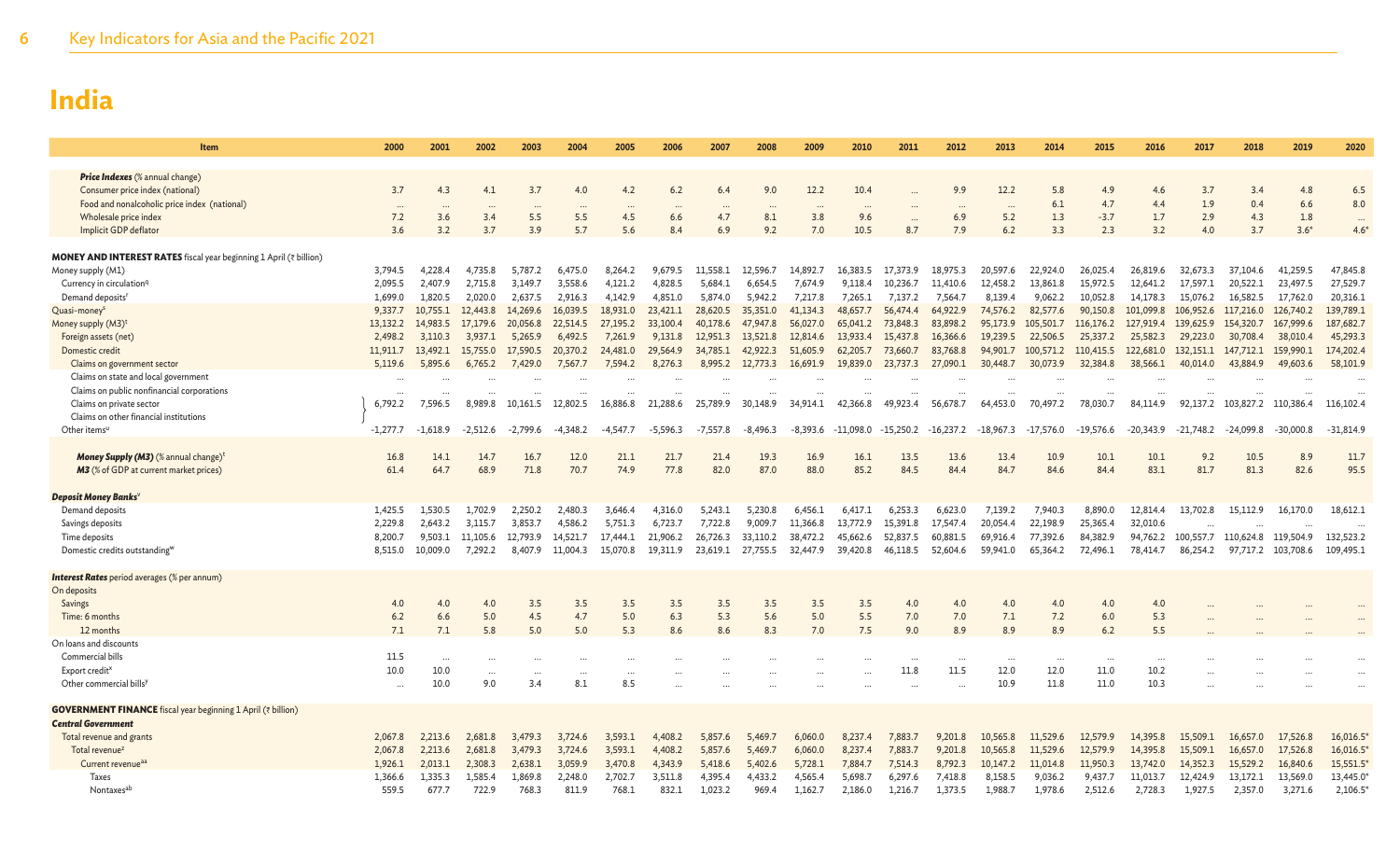| Item                                                               | 2000        | 2001       | 2002       | 2003           | 2004         | 2005       | 2006                 | 2007       | 2008       | 2009                 | 2010         | 2011            | 2012                 | 2013            | 2014               | 2015             | 2016               | 2017               | 2018               | 2019               | 2020                 |
|--------------------------------------------------------------------|-------------|------------|------------|----------------|--------------|------------|----------------------|------------|------------|----------------------|--------------|-----------------|----------------------|-----------------|--------------------|------------------|--------------------|--------------------|--------------------|--------------------|----------------------|
|                                                                    |             |            |            |                |              |            |                      |            |            |                      |              |                 |                      |                 |                    |                  |                    |                    |                    |                    |                      |
| Capital receipts <sup>ac</sup>                                     | 141.7       | 200.5      | 373.4      | 841.2          | 664.7        | 122.3      | 64.3                 | 439.0      | 67.1       | 331.9                | 352.7        | 369.4           | 409.5                | 418.6           | 514.8              | 629.6            | 653.7              | 1,156.8            | 1,127.8            | 686.2              | 465.0                |
| Grants<br>Total expenditure and net lending                        | 3,255.9     | 3,623.1    | 4,132.5    | 4,712.0        | 4,982.5      | 5,057.4    | 5,833.9              | 7,126.7    | 8,839.6    | 10,244.9             | 11,973.3     | 13,043.6        | 14,103.7             | 15,594.5        | 16,636.7           | 17,907.8         | 19,751.9           | 21,419.8           | 23,151.1           | 26,863.3           | 34,503.1             |
| Total expenditure                                                  | 3,255.9     | 3,623.1    | 4,132.5    | 4,712.0        | 4,982.5      | 5,057.4    | 5,833.9              | 7,126.7    | 8,839.6    | 10,244.9             | 11,973.3     | 13,043.6        | 14,103.7             | 15,594.5        | 16,636.7           | 17,907.8         | 19,751.9           | 21,419.8           | 23,151.1           | 26,863.3           | 34,503.1             |
| Current expenditure <sup>ad</sup>                                  | 2,778.4     | 3.014.7    | 3,387.1    | 3,620.7        | 3,843.3      | 4,393.8    | 5,146.1              | 5.944.3    | 7,938.0    | 9,118.1              | 10,407.2     | 11,457.8        | 12,435.1             | 13,717.7        | 14,669.9           | 15,377.6         | 16,905.8           | 18,788.4           | 20,074.0           | 23,506.0           | 30,111.4             |
| Capital expenditure                                                | 477.5       | 608.4      | 745.4      | 1,091.3        | 1,139.2      | 663.6      | 687.8                | 1,182.4    | 901.6      | 1,126.8              | 1,566.1      | 1,585.8         | 1,668.6              | 1,876.8         | 1,966.8            | 2,530.2          | 2,846.1            | 2,631.4            | 3,077.1            | 3,357.3            | 4,391.6*             |
| Net lending                                                        | $\ddotsc$   |            | $\ddotsc$  | $\ddotsc$      | $\cdots$     |            | $\ddotsc$            |            |            | $\ddot{\phantom{a}}$ |              |                 | $\ddot{\phantom{a}}$ |                 |                    |                  |                    |                    |                    |                    |                      |
| Current surplus/deficit                                            | $-852.3$    | $-1,001.6$ | $-1,078.8$ | $-982.6$       | $-783.4$     | $-923.0$   | $-802.2$             | $-525.7$   | $-2,535.4$ | $-3,390.0$           | $-2,522.5$   | $-3,943.5$      | $-3,642.8$           | $-3,570.5$      | $-3,655.1$         | $-3,427.4$       | $-3,163.8$         | $-4,436.0$         | $-4,544.8$         | $-6,665.5$         | $-14,559.9$          |
| Capital account surplus/deficitae                                  | $-335.8$    | $-407.9$   | $-371.9$   | $-250.1$       | $-474.5$     | $-541.3$   | $-623.5$             | $-743.4$   | $-834.5$   | $-794.9$             | $-1,213.4$   | $-1,216.4$      | $-1,259.1$           | $-1,458.2$      | $-1,452.0$         | $-1,900.7$       | $-2,192.4$         | $-1,474.6$         | $-1,949.4$         | $-2,671.1$         | $-3,926.7$           |
| Overall budgetary surplus/deficitat                                | $-1,188.2$  | $-1.409.6$ | $-1.450.7$ | $-1,232.7$     | $-1,257.9$   | $-1.464.4$ | $-1,425.7$           | $-1,269.1$ | $-3,369.9$ | -4.184.8             | $-3,735.9$   | $-5,159.9$      | $-4.901.9$           | $-5,028.7$      | $-5,107.3$         | $-5,327.9$       | $-5,356.2$         | $-5,910.6$         | $-6,494.2$         | $-9,336.5$         | $-18,486.6$          |
| Financing<br>Domestic borrowing                                    | 1,125.1     | 1.368.5    | 1,551.2    | 1.367.6        | 974.4        | 1,358.3    | 1.295.8              | 1,447.6    | 2,821.4    | 4.088.3              | 3,436.0      | 5,195.3         | 5,340.0              | 5,147.5         | 4,200.5            | 5,068.7          | 5,265.2            | 5,790.4            |                    |                    |                      |
| Foreign borrowing                                                  | 75.1        | 56.0       | $-119.3$   | $-134.9$       | 147.5        | 74.7       | 84.7                 | 93.2       | 110.2      | 110.4                | 235.6        | 124.5           | 72.0                 | 72.9            | 129.3              | 127.5            | 180.0              | 79.3               |                    |                    |                      |
| Use of cash balances                                               | $-12.0$     | $-15.0$    | 18.8       |                | 136.0        | 31.4       | 45.2                 | $-271.7$   | 438.3      | $-13.9$              | 64.3         | $-159.9$        | $-510.1$             | $-191.7$        | 777.5              | 131.7            | $-89.0$            | 40.9               |                    |                    |                      |
|                                                                    |             |            |            |                |              |            |                      |            |            |                      |              |                 |                      |                 |                    |                  |                    |                    |                    |                    |                      |
| <b>Government Finance</b> (% of GDP at current market prices)      |             |            |            |                |              |            |                      |            |            |                      |              |                 |                      |                 |                    |                  |                    |                    |                    |                    |                      |
| Total revenue                                                      | 9.7         | 9.6        | 10.8       | 12.5           | 11.7         | 9.9        | 10.4                 | 12.0       | 9.9        | 9.5                  | 10.8         | 9.0             | 9.3                  | 9.4             | 9.2                | 9.1              | 9.4                | 9.1                | 8.8                | 8.6                | $8.1*$               |
| Taxes                                                              | 6.4         | 5.8        | 6.4        | 6.7            | 7.1          | 7.4        | 8.3                  | 9.0        | 8.0        | 7.2                  | 7.5          | 7.2             | 7.5                  | 7.3             | 7.2                | 6.9              | 7.2                | 7.3                | 7.0                | 6.7                | $6.8*$               |
| Total expenditure                                                  | 15.2        | 15.6       | 16.6       | 16.9<br>$-4.4$ | 15.6         | 13.9       | 13.7                 | 14.5       | 16.0       | 16.1                 | 15.7         | 14.9            | 14.2<br>$-4.9$       | 13.9            | 13.3               | 13.0             | 12.8               | 12.5<br>$-3.5$     | 12.3               | 13.2               | $17.5^*$             |
| Overall budgetary surplus/deficit                                  | $-5.6$      | $-6.1$     | $-5.8$     |                | $-3.9$       | $-4.0$     | $-3.4$               | $-2.6$     | $-6.1$     | $-6.6$               | $-4.9$       | $-5.9$          |                      | $-4.5$          | $-4.1$             | $-3.9$           | $-3.5$             |                    | $-3.4$             | $-4.6$             | $-9.4*$              |
| <b>Expenditure by Function, General Government<sup>ag</sup></b>    |             |            |            |                |              |            |                      |            |            |                      |              |                 |                      |                 |                    |                  |                    |                    |                    |                    |                      |
| Total expenditure                                                  |             |            |            |                |              |            |                      |            |            |                      |              | 21,898.9        | 23,674.4             | 26,401.6        | 29,507.2           | 33,907.3         | 37,166.6           | 41,706.6           | 45,654.7           | 53,553.7           |                      |
| General public services                                            |             |            |            |                |              |            |                      |            |            |                      |              | 3,768.3         | 3,407.3              | 4,067.5         | 3,944.3            | 4,640.9          | 4,773.4            | 4,857.2            | 5,839.8            | 7,565.9            | $\cdots$             |
| Defense                                                            |             |            |            |                |              |            |                      |            |            |                      |              | 2,377.5         | 2,570.7              | 2,889.4         | 3,124.1            | 3,264.4          | 3,787.1            | 4,219.1            | 4,547.0            | 5,005.1            |                      |
| Public order and safety                                            |             |            |            |                |              |            |                      |            |            |                      | $\ddotsc$    | 1,161.6         | 1,338.6              | 1,510.3         | 1,804.4            | 1,951.0          | 2,233.2            | 2,571.1            | 2,870.2            | 3,318.6            | $\cdots$             |
| Economic affairs                                                   |             |            |            |                |              |            |                      |            |            |                      |              | 7,278.6         | 7,870.4              | 8,336.2         | 9,508.4            | 11,076.8         | 11,681.6           | 13,309.9           | 14,369.3           | 16,514.0           | $\cdots$             |
| Environmental protection                                           |             |            |            |                |              |            |                      |            |            |                      |              | 16.8<br>1.215.0 | 13.7<br>1.375.8      | 23.0<br>1,487.7 | 16.6               | 17.9<br>2,545.9  | 15.5               | 23.9               | 41.2               | 41.9               | $\cdots$             |
| Housing and community amenities<br>Health                          |             |            |            |                |              |            |                      |            |            |                      |              | 878.1           | 1,031.5              | 1,125.4         | 2,151.6<br>1,384.8 | 1,634.0          | 3,177.6<br>1,817.4 | 4,053.7<br>2,120.6 | 3,877.8<br>2,360.6 | 4,513.9<br>2,730.5 | $\cdots$             |
| Recreation, culture, and religion                                  | $\ddotsc$   |            | $\cdots$   | $\cdots$       | $\cdots$     | $\cdots$   | $\ddot{\phantom{a}}$ | $\cdots$   |            | $\cdots$             | $\cdots$     | 148.            | 173.1                | 204.3           | 206.3              | 282.6            | 263.2              | 283.5              | 309.8              | 360.2              | $\cdots$<br>$\cdots$ |
| Education                                                          |             |            |            |                |              |            |                      |            |            | $\sim$               |              | 3,853.5         | 4.307.7              | 4.928.2         | 5,418.9            | 6,081.1          | 6,785.3            | 7.572.7            | 8,218.1            | 9,461.8            | $\cdots$             |
| Social protection                                                  |             |            |            |                |              |            |                      |            |            |                      |              | 1,201.5         | 1,585.7              | 1,829.7         | 1,947.8            | 2,412.7          | 2,632.3            | 2,694.8            | 3,220.8            | 4,041.9            | $\cdots$             |
|                                                                    |             |            |            |                |              |            |                      |            |            |                      |              |                 |                      |                 |                    |                  |                    |                    |                    |                    |                      |
| <b>Expenditure by Function</b> (% of GDP at current market prices) |             |            |            |                |              |            |                      |            |            |                      |              |                 |                      |                 |                    |                  |                    |                    |                    |                    |                      |
| Education                                                          |             |            |            |                |              |            |                      |            |            |                      |              | 4.4             | 4.3                  | 4.4             | 4.3                | 4.4              | 4.4                | 4.4                | 4.4                | 4.7                |                      |
| Health                                                             |             |            |            |                |              |            |                      |            |            |                      |              | 1.0             | 1.0                  | 1.0<br>1.6      | 1.1<br>1.6         | 1.2              | 1.2                | 1.2                | 1.3                | 1.3                |                      |
| Social protection                                                  |             |            |            |                |              |            |                      |            |            |                      |              | 1.4             | 1.6                  |                 |                    | 1.8              | 1.7                | 1.6                | 1.7                | 2.0                | $\cdots$             |
| <b>EXTERNAL TRADE</b> fiscal year beginning 1 April (₹ billion)    |             |            |            |                |              |            |                      |            |            |                      |              |                 |                      |                 |                    |                  |                    |                    |                    |                    |                      |
| Exports, fob                                                       | 2,035.7     | 2,090.2    | 2,549.1    | 2,933.7        | 3,753.4      | 4,564.2    | 5,717.8              | 6,558.6    | 8,407.6    | 8,455.3              | 11,369.6     | 14,659.6        | 16,343.2             | 19,050.1        | 18,964.5           | 17,163.8         | 18,494.3           | 19,565.1           | 23,077.3           | 22,198.5           | 21,517.7             |
| Imports, cif                                                       | 2,308.7     | 2,452.0    | 2,963.6    | 3,591.1        | 5,010.6      | 6,604.1    | 8,815.2              | 10,123.1   | 13,744.4   | 13,637.4             | 16,834.7     | 23,454.6        | 26,691.6             | 27,154.3        | 27,370.9           | 24,903.1         | 25,776.8           | 30,010.3           | 35,946.7           | 33,609.5           | 29,098.3             |
| Trade balance                                                      | $-273.0$    | $-361.8$   | $-414.5$   | $-657.4$       | $-1,257.3$   | $-2,039.9$ | $-3,097.4$           | $-3,564.5$ | $-5,336.8$ | $-5,182.0$           | $-5,465.0$   | $-8,795.0$      | $-10,348.4$          | $-8,104.2$      | $-8,406.4$         | $-7,739.2$       | $-7,282.4$         | $-10,445.2$        | $-12,869.5$        | $-11,411.0$        | $-7,580.6$           |
|                                                                    |             |            |            |                |              |            |                      |            |            |                      |              |                 |                      |                 |                    |                  |                    |                    |                    |                    |                      |
| <b>External Trade</b> (% annual change)                            |             |            |            |                |              |            |                      |            |            |                      |              |                 |                      |                 |                    |                  |                    |                    |                    |                    |                      |
| Exports                                                            | 27.6<br>7.3 | 2.7<br>6.2 | 22.0       | 15.1<br>21.2   | 27.9<br>39.5 | 21.6       | 25.3<br>33.5         | 14.7       | 28.2       | 0.6                  | 34.5<br>23.4 | 28.9            | 11.5<br>13.8         | 16.6<br>1.7     | $-0.4$             | $-9.5$<br>$-9.0$ | 7.8<br>3.5         | 5.8                | 18.0<br>19.8       | $-3.8$             | $-3.1$<br>$-13.4$    |
| Imports                                                            |             |            | 20.9       |                |              | 31.8       |                      | 14.8       | 35.8       | $-0.8$               |              | 39.3            |                      |                 | 0.8                |                  |                    | 16.4               |                    | $-6.5$             |                      |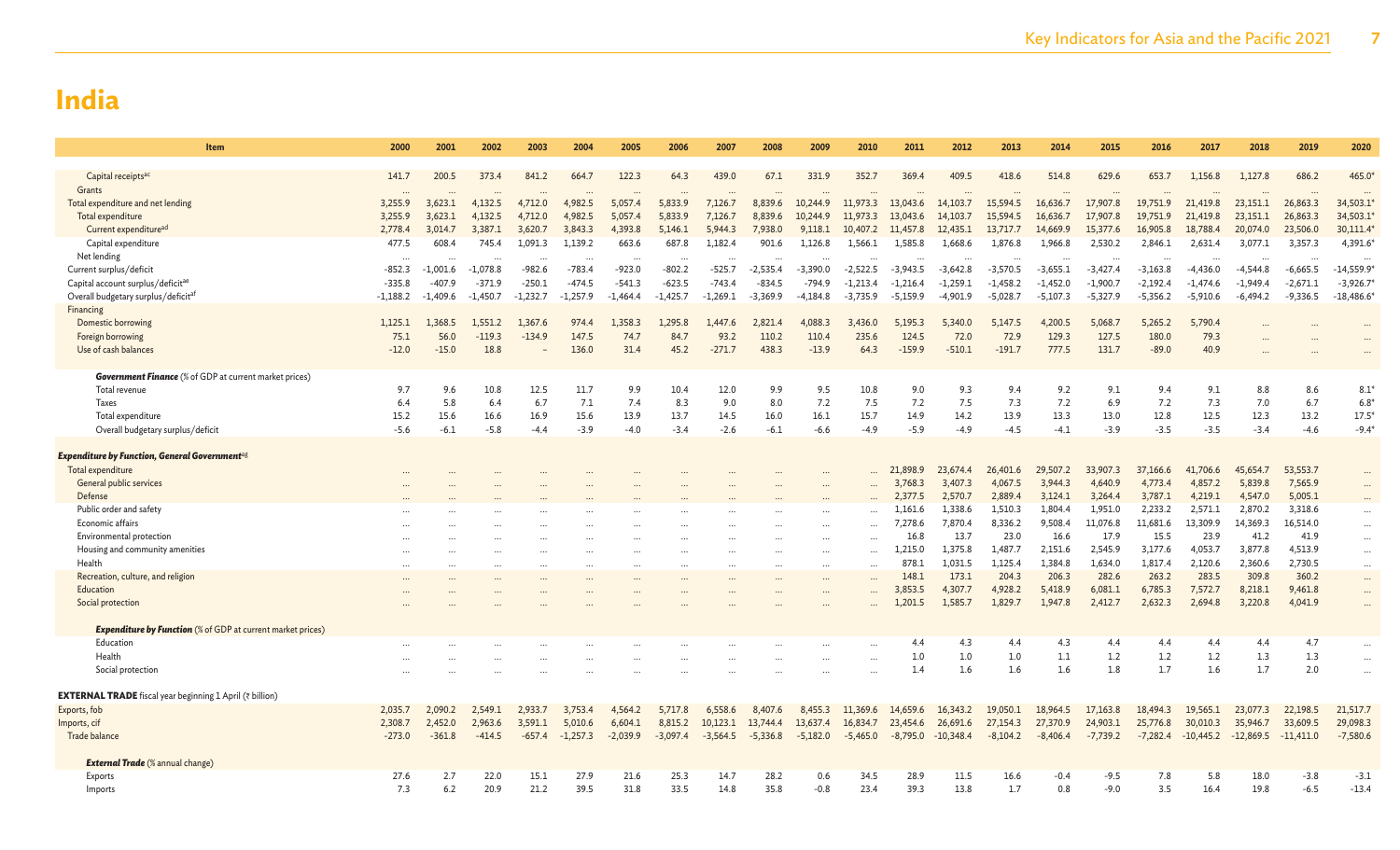| Item                                                                                | 2000      | 2001      | 2002      | 2003      | 2004      | 2005      | 2006      | 2007                             | 2008       | 2009       | 2010       | 2011      | 2012                          | 2013       | 2014       | 2015       | 2016       | 2017       | 2018       | 2019       | 2020       |
|-------------------------------------------------------------------------------------|-----------|-----------|-----------|-----------|-----------|-----------|-----------|----------------------------------|------------|------------|------------|-----------|-------------------------------|------------|------------|------------|------------|------------|------------|------------|------------|
|                                                                                     |           |           |           |           |           |           |           |                                  |            |            |            |           |                               |            |            |            |            |            |            |            |            |
| Direction of Trade calendar year (\$ million)                                       |           |           |           |           |           |           |           |                                  |            |            |            |           |                               |            |            |            |            |            |            |            |            |
| Exports, total                                                                      | 42,463.6  | 43,182.5  | 50,333.5  | 60.931.3  | 75,045.8  | 97,898.5  |           | 120, 156.2 153, 348.7 195, 055.0 |            | 165,188.4  |            |           | 222,906.9 307,044.1 297,197.5 | 315,089.8  | 317,719.3  | 266, 162.8 | 261,861.7  | 296,211.9  | 323,269.3  | 324,863.0  | 275,600.   |
| 1. United States                                                                    | 9,083.3   | 8,318.8   | 10,308.3  | 11,363.9  | 12,839.3  | 16,475.2  | 18,515.5  | 20,285.4                         | 22,418.4   | 18,280.0   | 23,611.5   | 33,359.5  | 36,196.0                      | 38,710.9   | 42,495.6   | 40,400.3   | 41,950.5   | 46,065.3   | 51,614.0   | 54,221.3   | 49,339.6   |
| 2. United Arab Emirates                                                             | 2,468.8   | 2,550.6   | 3,118.6   | 4,676.1   | 6,605.0   | 8,280.8   | 11,172.1  | 14,728.2                         | 24,442.5   | 20,666.7   | 29,507.4   | 38,773.0  | 36,535.9                      | 31,957.1   | 33,170.1   | 30,315.9   | 30,603.3   | 30,037.9   | 29,010.3   | 29,924.5   | 18,074.2   |
| 3. China, People's Republic of                                                      | 758.2     | 915.6     | 1.719.6   | 2,710.2   | 4.178.5   | 6,473.3   | 7,910.2   | 10,195.1                         | 10,536.5   | 10.155.0   | 17,519.0   | 19,113.1  | 14,904.0                      | 14,517.0   | 13,252.0   | 9,689.9    | 8,946.8    | 12,520.1   | 16,397.3   | 17,271.3   | 18,921.6   |
| 4. Hong Kong, China                                                                 | 2,608.4   | 2,407.6   | 2,551.6   | 3,099.7   | 3,554.0   | 4,276.4   | 4,628.3   | 5,899.1                          | 7,039.5    | 6,938.4    | 9,518.2    | 12,643.1  | 12,148.5                      | 13,024.2   | 13,507.    | 12,218.3   | 13,225.2   | 15,014.8   | 13,211.8   | 12,049.3   | 9,585.4    |
| 5. Singapore                                                                        | 826.0     | 909.5     | 1,309.3   | 1.949.0   | 3,377.8   | 5,069.1   | 5,908.0   | 7,042.9                          | 9,112.2    | 6,721.5    | 9,093.9    | 16,147.3  | 14,692.5                      | 13,478.7   | 9,644.9    | 7,703.0    | 7,571.9    | 11,591.0   | 10,428.3   | 10,792.9   | 8,274.4    |
| 6. United Kingdom                                                                   | 2,233.1   | 2,165.6   | 2,412.8   | 2,892.3   | 3,414.7   | 4,714.9   | 5,478.6   | 6,428.4                          | 6,989.1    | 6,182.8    | 6,421.5    | 8,788.7   | 8,270.5                       | 9,625.0    | 9,677.0    | 8,902.0    | 9,022.2    | 9,026.4    | 9,783.0    | 8,805.8    | 7,790.     |
| 7. Germany                                                                          | 1,865.3   | 1,758.4   | 2,027.1   | 2,435.1   | 2,619.2   | 3,396.2   | 3,881.2   | 4,832.2                          | 6,347.4    | 5,451.1    | 5,997.5    | 8,247.7   | 7,258.1                       | 7,426.8    | 7,745.6    | 7,033.9    | 7,174.1    | 8,241.5    | 8,972.9    | 8,571.4    | 7,657.3    |
| 8. Bangladesh                                                                       | 860.3     | 1.000.6   | 1.132.5   | 1.599.6   | 1.624.8   | 1,656.1   | 1.637.0   | 2.594.6                          | 2.969.7    | 2.181.1    | 3.023.6    | 3.764.9   | 5.017.8                       | 5.710.4    | 6,579.9    | 5,727.4    | 5.711.6    | 7.280.9    | 8.826.5    | 8.134.1    | 7,850.8    |
| 9. Netherlands                                                                      | 881.5     | 847.6     | 1,001.9   | 1,228.8   | 1,460.8   | 2,257.3   | 2,621.3   | 4,586.7                          | 6,458.7    | 6,407.2    | 6,578.6    | 9,734.0   | 10,013.7                      | 8,590.7    | 6,734.0    | 4,923.9    | 4,834.0    | 5,431.7    | 8,654.0    | 8,930.8    | 6,269.     |
| 10. Viet Nam                                                                        | 208.0     | 216.8     | 307.6     | 392.2     | 497.      | 657.0     | 909.6     | 1.447.4                          | 1.999.8    | 1,722.5    | 2,485.1    | 3,403.0   | 3,671.5                       | 5,302.6    | 6,508.2    | 5,337.7    | 5,956.3    | 8.121.1    | 6.710.3    | 5,507.7    | 4,488.6    |
| Imports, total                                                                      | 50,259.7  | 50,129.3  | 58,811.5  | 73.931.4  | 99,815.2  | 139,666.7 | 176,526.4 | 234,639.5                        | 321,398.9  | 257,649.4  | 350,780.2  | 465,073.0 | 490,405.3                     | 467,938.8  | 460,501.3  | 392,229.8  | 356,320.3  | 442,982.7  | 508,988.0  | 479,894.4  | 368,030.0  |
| 1. China, People's Republic of                                                      | 1.448.6   | 1,809.2   | 2.603.1   | 3.737.9   | 6.073.3   | 9.925.5   | 15,812.5  | 24,692.0                         | 33,606.1   | 28,839.6   | 41,332.6   | 55,299.3  | 52,407.2                      | 51,456.5   | 58,279.6   | 61,592.8   | 60.539.5   | 71,955.7   | 73,759.0   | 68,344.6   | 58,700.6   |
| 2. United States                                                                    | 3,152.2   | 3.058.9   | 4.129.4   | 4.890.4   | 5.981.2   | 8.848.4   | 11.172.9  | 18.708.4                         | 18,628.0   | 16,643.6   | 19.135.6   | 23,454.1  | 25,141.6                      | 23,479.8   | 21.234.2   | 20,701.2   | 20.574.5   | 24,064.0   | 33,003.0   | 34,951.0   | 26,592.5   |
| 3. United Arab Emirates                                                             | 1.077.8   | 909.5     | 946.5     | 1.784.1   | 3.951.4   | 4.425.8   | 7.581.7   | 12.267.3                         | 24,478.9   | 15,417.9   | 30,976.8   | 35,656.7  | 38.258.4                      | 33,214.2   | 27,211.6   | 20,456.4   | 19.276.1   | 23,091.2   | 26.786.6   | 30,283.3   | 23,955.5   |
| 4. Saudi Arabia                                                                     | 1,220.0   | 496.1     | 494.5     | 679.5     | 1.130.1   | 1.549.5   | 10,446.0  | 17,896.8                         | 23,204.3   | 14,602.8   | 20,406.5   | 28,321.1  | 33,183.6                      | 36,083.4   | 32,580.7   | 21,258.7   | 18,446.6   | 21,067.2   | 28,367.8   | 26,996.5   | 17,756.3   |
| 5. Iraq                                                                             | 55.1      | 0.0       | 0.0       | 0.1       | 0.9       | 1.8       | 4,145.0   | 6,503.4                          | 9.603.4    | 5,841.3    | 7.301.4    | 17,525.1  | 18,822.5                      | 19,665.8   | 16,097.3   | 11,322.4   | 9,982.6    | 15,311.0   | 23,066.3   | 22,070.2   | 16,229.    |
| 6. Switzerland                                                                      | 3.019.5   | 3.419.6   | 2.465.1   | 3.067.1   | 5.191.6   | 6.402.6   | 8.482.0   | 9.655.2                          | 13.047.8   | 10.222.3   | 22,292.2   | 31.567.7  | 30.594.7                      | 25,797.5   | 21.169.3   | 21,085.8   | 14,898.0   | 20,415.0   | 18.033.2   | 17.761.6   | 11,339.    |
| 7. Korea, Republic of                                                               | 988.7     | 1,131.8   | 1,426.9   | 2,502.4   | 3,102.9   | 4,300.1   | 4,745.5   | 5,729.7                          | 8,896.0    | 7,856.4    | 9,937.7    | 12,436.7  | 13,489.7                      | 12,452.5   | 13,523.8   | 13,113.1   | 12,213.4   | 16,105.9   | 16,368.3   | 16,114.7   | 12,166.    |
| 8. Indonesia                                                                        | 922.3     | 950.6     | 1.294.9   | 1.936.8   | 2,412.1   | 2,910.5   | 3,878.8   | 4.660.0                          | 6,389.2    | 7,863.9    | 9.718.8    | 13,995.4  | 14.275.8                      | 15,232.1   | 15,260.8   | 13,883.3   | 12,304.0   | 16,229.4   | 16,029.9   | 15,544.3   | 12,006.    |
| 9. Hong Kong, China                                                                 | 843.6     | 709.4     | 911.7     | 1,362.7   | 1,656.1   | 2,087.8   | 2,414.6   | 2,645.3                          | 5,228.1    | 4,970.8    | 7,794.2    | 11,852.7  | 7,526.2                       | 7,919.9    | 5,804.0    | 5,911.2    | 7,113.7    | 11,003.3   | 15,903.0   | 17,384.3   | 14,562.9   |
| 10. Germany                                                                         | 1,780.1   | 1,885.0   | 2,310.4   | 2,790.0   | 3,630.9   | 5,521.6   | 7,165.7   | 9,288.8                          | 11,919.8   | 10,721.6   | 11,471.6   | 15,274.9  | 14,649.8                      | 13,543.4   | 12,704.4   | 11,895.5   | 11,485.2   | 12,808.7   | 13,988.7   | 12,912.0   | 9,675.9    |
| <b>BALANCE OF PAYMENTS</b> <sup>ah</sup> fiscal year beginning 1 April (\$ million) |           |           |           |           |           |           |           |                                  |            |            |            |           |                               |            |            |            |            |            |            |            |            |
| Current account balance                                                             | $-2,666$  | 3,400     | 6,345     | 14,083    | $-2,470$  | $-9.902$  | $-9,565$  | $-15.737$                        | $-27,915$  | $-38,181$  | $-47.909$  | $-78,179$ | $-87.843$                     | $-32.257$  | $-26,789$  | $-22,088$  | $-14,350$  | $-48,661$  | $-57.180$  | $-24,550$  | 32,422*    |
| Balance on goods                                                                    | $-12,460$ | $-11.574$ | $-10,690$ | $-13,718$ | $-33,702$ | $-51,904$ | $-61,782$ | $-91,468$                        | $-119,520$ | $-118,203$ | $-127,164$ | -189,690  | $-195,656$                    | $-147,609$ | $-144,940$ | $-130,079$ | $-112,442$ | $-160,036$ | $-180,283$ | $-157,506$ | $-60,204*$ |
| Exports                                                                             | 45,452    | 44,703    | 53,774    | 66,285    | 85,206    | 105,152   | 128,888   | 166,163                          | 189,001    | 182,442    | 256,318    | 309,843   | 306,581                       | 318,607    | 316,545    | 266,365    | 280,138    | 308,970    | 337,237    | 320,431    | 205,174*   |
| Imports                                                                             | 57,912    | 56,277    | 64,464    | 80,003    | 118,908   | 157,056   | 190,670   | 257,630                          | 308,520    | 300,644    | 383,481    | 499,533   | 502,237                       | 466,216    | 461,484    | 396,444    | 392,580    | 469,006    | 517,519    | 477,937    | 265,378    |
| <b>Balance on services</b>                                                          | 1,692     | 3,324     | 3,643     | 10,144    | 15,426    | 23,170    | 29,469    | 38,853                           | 53,916     | 36,015     | 44,080     | 64,029    | 64,915                        | 73,066     | 76,529     | 69,676     | 68,345     | 77,562     | 81,941     | 84,922     | 64,996'    |
| Credit                                                                              | 16,268    | 17,140    | 20,763    | 26,868    | 43,249    | 57,659    | 73,780    | 90,342                           | 105,963    | 96,045     | 124,635    | 140,935   | 145,677                       | 151,813    | 158,107    | 154,311    | 164,197    | 195,089    | 208,000    | 213,191    | 150,193    |
| Debit                                                                               | 14,576    | 13,816    | 17,120    | 16,724    | 27,823    | 34,489    | 44,311    | 51,490                           | 52,047     | 60,029     | 80,555     | 76,906    | 80,763                        | 78,747     | 81,578     | 84,635     | 95,852     | 117,527    | 126,060    | 128,269    | 85,197     |
| Balance on primary income                                                           | $-5,004$  | $-4,206$  | $-3,446$  | $-4,505$  | $-4.979$  | $-5,855$  | $-7,331$  | $-5,068$                         | $-7,110$   | $-8,038$   | $-17,951$  | $-15,987$ | $-21,455$                     | $-23,028$  | $-24,140$  | $-24,375$  | $-26,302$  | $-28,681$  | $-28,861$  | $-27,281$  | $-27,060*$ |
| Credit                                                                              | 2,682     | 3,379     | 3,522     | 3,904     | 4,593     | 6,408     | 9,308     | 14,272                           | 14,309     | 13,022     | 9,587      | 10,144    | 10,276                        | 11,352     | 13,397     | 14,703     | 16,291     | 18,862     | 21,839     | 25,166     | 15,850*    |
| Debit                                                                               | 7.686     | 7,585     | 6.968     | 8,409     | 9,572     | 12,263    | 16,639    | 19.340                           | 21,419     | 21,061     | 27.537     | 26,130    | 31,731                        | 34,380     | 37,537     | 39.078     | 42,593     | 47.542     | 50,700     | 52,446     | 42,910*    |
| Balance on secondary income                                                         | 13.106    | 15,856    | 16,838    | 22,162    | 20.785    | 24,687    | 30,079    | 41.945                           | 44,798     | 52,045     | 53,125     | 63,469    | 64,353                        | 65,315     | 65,762     | 62,690     | 56,050     | 62,494     | 70,022     | 75,314     | 54,690*    |
| Credit                                                                              | 13,317    | 16,218    | 17,640    | 22,736    | 21,691    | 25,620    | 31,470    | 44,261                           | 47,547     | 54,363     | 55,618     | 66,129    | 67,696                        | 69,948     | 70,123     | 66,002     | 61,550     | 69,433     | 76,634     | 83,351     | 59,394*    |
| Debit                                                                               | 211       | 362       | 802       | 574       | 906       | 933       | 1,391     | 2,315                            | 2,749      | 2,318      | 2,494      | 2.660     | 3,343                         | 4,633      | 4,362      | 3,312      | 5,500      | 6,940      | 6,611      | 8,036      | 4,704*     |
| Capital account                                                                     | 8,840     | 8,551     | 10,840    | 16,736    | 28,022    | 25,470    | 45,203    | 106,585                          | 7,395      | 51,634     | 40         | $-61$     | $-294$                        | 659        | 85         | 41         | 150        | $-29$      | $-163$     | $-1,092$   | $-1,037'$  |
| Credit                                                                              |           |           |           |           |           |           |           |                                  |            |            | 685        | 907       | 1,561                         | 1,718      | 456        | 304        | 434        | 390        | 340        | 426        | 298        |
| Debit                                                                               |           |           |           |           |           |           |           |                                  |            |            | 645        | 968       | 1,855                         | 1,060      | 370        | 263        | 285        | 419        | 504        | 1,518      | 1,335'     |
| Financial account <sup>a</sup>                                                      |           |           |           |           |           |           |           |                                  |            |            | 50,505     | 80,673    | 85,449                        | 32,581     | 27,725     | 23,120     | 14,680     | 47,788     | 57,830     | 24,668     | $-32,078*$ |
| Direct investment                                                                   | 3,272     | 4,734     | 3,217     | 2,388     | 3,713     | 3,034     | 7,693     | 15,893                           | 22,372     | 17,966     | 11,834     | 22,061    | 19,819                        | 21,564     | 31,251     | 36,021     | 35,612     | 30,286     | 30,712     | 43,013     | 40,819*    |
| Portfolio investment                                                                | 2,590     | 1,952     | 944       | 11,356    | 9,287     | 12,494    | 7,060     | 27,433                           | -14,030    | 32,396     | 28,243     | 16,573    | 26,704                        | 4,802      | 40,934     | $-4,503$   | 7,612      | 22,115     | $-2,438$   | 1,403      | 28,857     |
| <b>Financial derivatives</b>                                                        |           |           |           |           |           |           |           |                                  |            |            |            |           | $-2,315$                      | 2,006      | $-1,563$   | 631        | 9,822      | $-2,870$   | 1,032      | 4,099      | $-5,891'$  |
| Other investment                                                                    | 2,978     | 1,865     | 6,679     | 2,992     | 15,022    | 9,942     | 30,450    | 63,259                           | $-947$     | 1,272      | 23,478     | 29,208    | 45,066                        | 19,717     | 18,509     | 8,876      | $-16,815$  | 41,832     | 25,184     | 35,650     | $-11,965$  |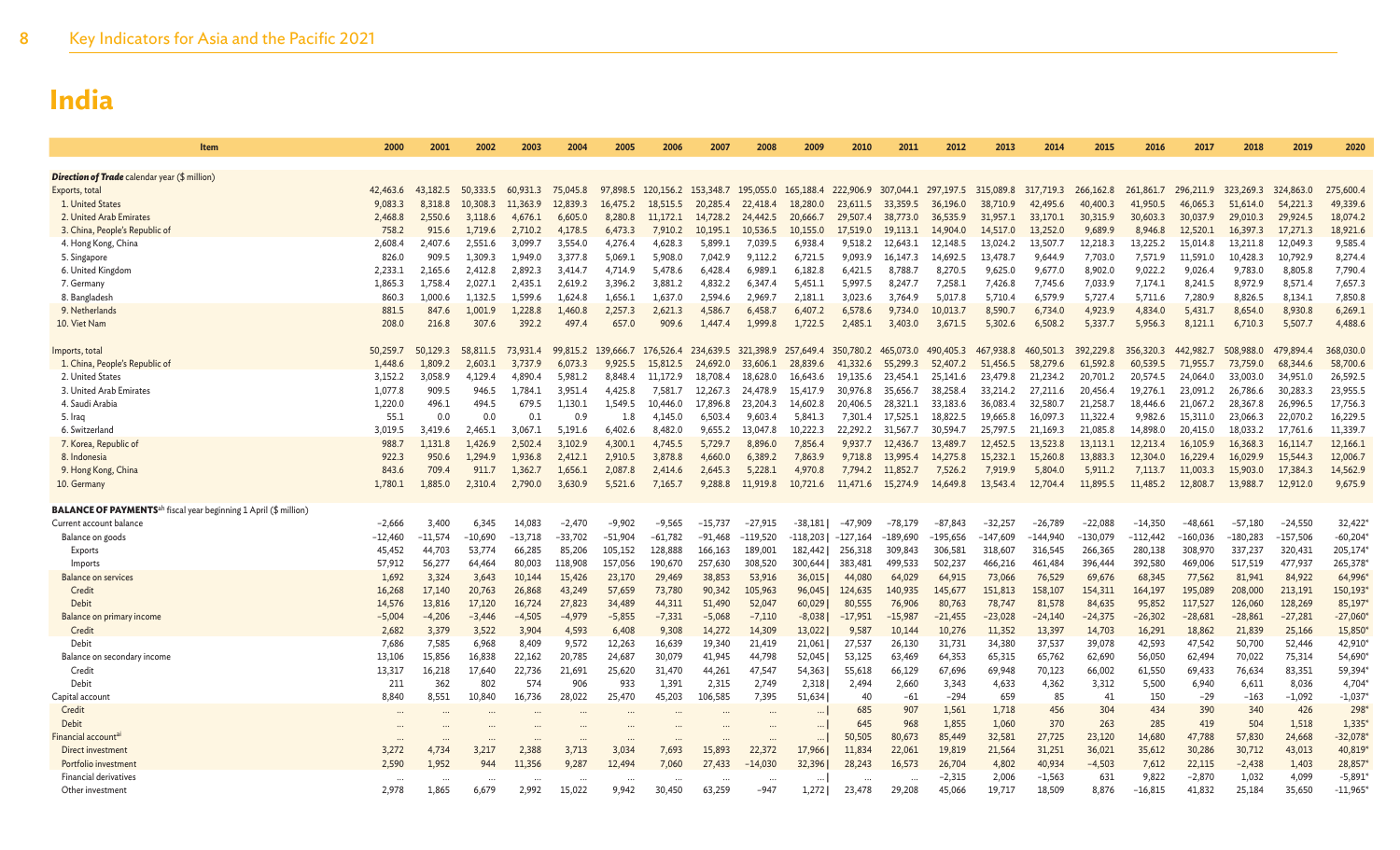| <b>Item</b>                                                    | 2000           | 2001      | 2002           | 2003           | 2004      | 2005      | 2006      | 2007      | 2008      | 2009    | 2010      | 2011      | 2012       | 2013       | 2014       | 2015       | 2016       | 2017       | 2018     | 2019       | 2020       |
|----------------------------------------------------------------|----------------|-----------|----------------|----------------|-----------|-----------|-----------|-----------|-----------|---------|-----------|-----------|------------|------------|------------|------------|------------|------------|----------|------------|------------|
|                                                                |                |           |                |                |           |           |           |           |           |         |           |           |            |            |            |            |            |            |          |            |            |
| Net errors and omissions                                       | $-306$         | $-194$    | $-200$         | 602            | 607       | $-516$    | 968       | 1,317     | 440       | $-12$   | $-2,636$  | $-2,432$  | 2,688      | $-983$     | $-1,021$   | $-1,073$   | $-480$     | 902        | $-486$   | 974        | 693*       |
| Overall balance                                                | 5,868          | 11,757    | 16,985         | 31,421         | 26,159    | 15,052    | 36,606    | 92,164    | $-20,080$ | 13,441  | 13,050    | $-12,831$ | 3,826      | 15,508     | 61,406     | 17,905     | 21,550     | 43,574     | $-3,339$ | 59,498     | 83,897     |
| Reserves and related items                                     | $-5,868$       | $-11,757$ | $-16,985$      | $-31,421$      | $-26,159$ | $-15,052$ | $-36,606$ | $-92,164$ | 20,080    | -13,441 | $-13,050$ | 12,831    | $-3,826$   | $-15,508$  | $-61,406$  | $-17,905$  | $-21,550$  | $-43,574$  | 3,339    | $-59,498$  | $-83,897$  |
| International investment position                              |                |           |                |                |           |           | $\ddotsc$ |           |           |         |           |           | $-326,663$ | $-340,760$ | $-364.291$ | $-358,865$ | $-387.992$ | $-418.521$ | -436.907 | $-375,147$ | $-340,542$ |
| <b>Balance of Payments</b> (% of GDP at current market prices) |                |           |                |                |           |           |           |           |           |         |           |           |            |            |            |            |            |            |          |            |            |
| Exports                                                        | 9.7            | 9.2       | 10.4           | 10.9           | 12.0      | 12.8      | 13.7      | 13.7      | 15.8      | 13.6    | 15.3      | 17.0      | 16.8       | 17.2       | 15.5       | 12.7       | 12.2       | 11.7       | 12.5     | 11.2       | $10.9*$    |
| Imports                                                        | 12.4           | 11.6      | 12.5           | 13.2           | 16.8      | 19.1      | 20.3      | 21.2      | 25.7      | 22.4    | 22.9      | 27.4      | 27.5       | 25.1       | 22.6       | 18.8       | 17.1       | 17.7       | 19.2     | 16.6       | $14.0*$    |
| Balance on goods                                               | $-2.7$         | $-2.4$    | $-2.1$         | $-2.3$         | $-4.8$    | $-6.3$    | -6.6      | $-7.5$    | $-10.0$   | $-8.8$  | $-7.6$    | $-10.4$   | $-10.7$    | $-7.9$     | $-7.1$     | $-6.2$     | $-4.9$     | $-6.0$     | $-6.7$   | $-5.5$     | $-3.2*$    |
| Current account balance                                        | $-0.6$         | 0.7       | 1.2            | 2.3            | $-0.3$    | $-1.2$    | $-1.0$    | $-1.3$    | $-2.3$    | $-2.8$  | $-2.9$    | $-4.3$    | $-4.8$     | $-1.7$     | $-1.3$     | $-1.1$     | $-0.6$     | $-1.8$     | $-2.1$   | $-0.9$     | $1.7*$     |
| Overall balance                                                | 1.3            | 2.4       | 3.3            | 5.2            | 3.7       | 1.8       | 3.9       | 7.6       | $-1.7$    | 1.0     | 0.8       | $-0.7$    | 0.2        | 0.8        | 3.0        | 0.9        | 0.9        | 1.6        | $-0.1$   | 2.1        | $4.4*$     |
| <b>INTERNATIONAL RESERVES</b> calendar year (\$ million)       |                |           |                |                |           |           |           |           |           |         |           |           |            |            |            |            |            |            |          |            |            |
| <b>Total</b>                                                   | 40,155         | 48,200    |                |                | 130,401   | 136,026   | 176,105   | 273,859   | 254,024   | 274,668 | 297,746   | 297,906   | 297,806    | 296,218    | 322,833    | 351,551    | 359,729    | 409,772    | 396,115  | 460,209    |            |
|                                                                | 2.252          |           | 70,377         | 102,261        |           |           |           |           |           |         |           |           |            |            |            |            |            |            |          |            | 586,045    |
| Gold, national valuation                                       |                | 2,329     | 2,712          | 3,323          | 3,808     | 4,102     | 5,367     | 6,871     | 6,605     | 9.486   | 22,470    | 26,620    | 27,220     | 19,725     | 19,378     | 17,240     | 18,584     | 20,422     | 21,690   | 27,831     | 36,958     |
| Foreign exchange                                               | 37,264         | 45.251    | 66,994         | 97,617         | 125,164   | 131,018   | 170,187   | 266,553   | 246,603   | 258,583 | 267,814   | 262,933   | 261,656    | 267,703    | 295,947    | 327,840    | 336,583    | 385,104    | 369,798  | 426,880    | 542,157    |
| Reserve position in the IMF                                    | 637            | 614       | 665            | 1,318          | 1,424     | 902       | 550       | 432       | 813       | 1,430   | 2,385     | 3,923     | 4,494      | 4,344      | 3,323      | 2,468      | 3,130      | 2,735      | 3,164    | 4,053      | 5,420      |
| SDRs                                                           | $\overline{2}$ |           | $\overline{ }$ | $\overline{3}$ | 5         |           | -1        | 3         |           | 5,169   | 5,078     | 4,429     | 4,436      | 4.447      | 4,185      | 4,003      | 1,432      | 1,512      | 1,463    | 1,446      | 1,510      |
| <b>EXCHANGE RATES (₹-\$)</b>                                   |                |           |                |                |           |           |           |           |           |         |           |           |            |            |            |            |            |            |          |            |            |
| End of period                                                  | 46.8           | 48.2      | 48.0           | 45.6           | 43.6      | 45.1      | 44.2      | 39.4      | 48.5      | 46.7    | 44.8      | 53.3      | 54.8       | 61.9       | 63.3       | 66.3       | 68.0       | 63.9       | 69.8     | 71.3       | 73.1       |
| Average of period                                              | 44.9           | 47.2      | 48.6           | 46.6           | 45.3      | 44.1      | 45.3      | 41.3      | 43.5      | 48.4    | 45.7      | 46.7      | 53.4       | 58.6       | 61.0       | 64.2       | 67.2       | 65.1       | 68.4     | 70.4       | 74.1       |
| <b>EXTERNAL INDEBTEDNESS</b> as of end of year (\$ million)    |                |           |                |                |           |           |           |           |           |         |           |           |            |            |            |            |            |            |          |            |            |
| Total debt outstanding and disbursed                           | 101,131        | 99,500    | 105,742        | 118,885        | 123,644   | 121,195   | 159,526   | 204,058   | 227,112   | 256,312 | 290,428   | 334,399   | 392,576    | 427,245    | 457,507    | 478,826    | 455,502    | 511,475    | 521,034  | 560,035    |            |
| Long-term debt                                                 | 96,782         | 95,902    | 100,723        | 111,545        | 115,723   | 111,406   | 133,404   | 166,888   | 182,241   | 203,473 | 227,853   | 250,240   | 293,113    | 328,413    | 366,169    | 391,750    | 366,221    | 408,200    | 411,577  | 447,754    | $\cdots$   |
| Public and publicly guaranteed                                 | 81,196         | 78,978    | 82,052         | 63,673         | 64,879    | 54,726    | 60,043    | 69,908    | 76,316    | 85,293  | 100,563   | 107,926   | 119,895    | 121,462    | 152,515    | 162,305    | 152,973    | 182,916    | 180,399  | 191,797    | $\cdots$   |
| Private nonguaranteed                                          | 15,586         | 16,924    | 18,670         | 47,873         | 50.843    | 56,680    | 73,361    | 96,980    | 105,925   | 118,180 | 127.290   | 142,314   | 173,218    | 206,951    | 213,654    | 229,445    | 213,248    | 225,284    | 231,179  | 255,957    | $\cdots$   |
| Short-term debt                                                | 3,462          | 2,742     | 4,093          | 6,327          | 6,864     | 8,816     | 25,097    | 36,093    | 43,821    | 46,603  | 56,448    | 78,052    | 93,349     | 92,706     | 85,574     | 81,563     | 83,933     | 97,609     | 103,924  | 106,780    | $\cdots$   |
| Use of IMF credit                                              | 888            | 856       | 926            | 1,012          | 1,058     | 974       | 1,025     | 1,076     | 1,049     | 6,237   | 6,127     | 6,108     | 6,114      | 6,127      | 5,764      | 5,513      | 5,348      | 5,666      | 5,533    | 5,501      |            |
|                                                                |                |           |                |                |           |           |           |           |           |         |           |           |            |            |            |            |            |            |          |            |            |
| External debt (% of GNI)                                       | 21.8           | 20.7      | 20.7           | 19.7           | 17.6      | 14.9      | 17.1      | 16.8      | 19.1      | 19.2    | 17.5      | 18.5      | 21.7       | 23.3       | 22.7       | 23.0       | 20.3       | 19.5       | 19.4     | 19.7       | $\cdots$   |
| Total long-term debt (% of total debt)                         | 95.7           | 96.4      | 95.3           | 93.8           | 93.6      | 91.9      | 83.6      | 81.8      | 80.2      | 79.4    | 78.5      | 74.8      | 74.7       | 76.9       | 80.0       | 81.8       | 80.4       | 79.8       | 79.0     | 80.0       | $\cdots$   |
| Short-term debt (% of total debt)                              | 3.4            | 2.8       | 3.9            | 5.3            | 5.6       | 7.3       | 15.7      | 17.7      | 19.3      | 18.2    | 19.4      | 23.3      | 23.8       | 21.7       | 18.7       | 17.0       | 18.4       | 19.1       | 19.9     | 19.1       | $\cdots$   |
| Debt service (% of exports of goods and services)              | 17.1           | 17.9      | 20.9           | 29.2           | 14.5      | 14.9      | 8.6       | 15.6      | 9.7       | 6.0     | 6.8       | 6.4       | 6.7        | 8.1        | 18.6       | 11.2       | 17.3       | 10.1       | 11.4     | 9.0        |            |
| Debt service transactions during the fiscal year (\$ million)  |                |           |                |                |           |           |           |           |           |         |           |           |            |            |            |            |            |            |          |            |            |
| Principal repayments on long-term debt                         | 6.425          | 7.334     | 11,206         | 20,210         | 13.062    | 19,384    | 12,412    | 32,097    | 23,685    | 10.990  | 19.018    | 22,227    | 21,249     | 28.931     | 80,786     | 38,773     | 65,971     | 38,667     | 46,229   | 34,949     | 41,856     |
| Interest on long-term debt                                     | 3.993          | 4,305     | 4,075          | 5,473          | 4,226     | 4,196     | 4,524     | 5,488     | 5,718     | 4,942   | 4,675     | 6,206     | 7,774      | 8,628      | 10,971     | 9,814      | 9,540      | 10,348     | 13,975   | 12,888     | 15,914     |
| Interest on short-term debt                                    | 185            | 112       | 146            | 64             | 198       | 314       | 424       | 1,782     | 1,563     | 579     | 700       | 841       | 1.435      | 1.149      | 1,056      | 1,073      | 1,465      | 2,209      | 3,437    | 3,552      |            |
|                                                                |                |           |                |                |           |           |           |           |           |         |           |           |            |            |            |            |            |            |          |            | $\cdots$   |
| Average terms of new commitments                               |                |           |                |                |           |           |           |           |           |         |           |           |            |            |            |            |            |            |          |            |            |
| Interest rate (% per annum)                                    | 4.7            | 3.5       | 2.3            | 1.9            | 2.4       | 3.1       | 3.4       | 4.5       | 2.4       | 1.4     | 1.4       | 1.6       | 2.6        | 1.8        | 2.3        | 1.9        | 1.8        | 2.0        | 2.7      | 3.3        |            |
| Maturity (years)                                               | 11.5           | 23.8      | 23.8           | 24.4           | 24.7      | 21.5      | 18.7      | 19.7      | 23.4      | 23.7    | 21.3      | 19.1      | 18.7       | 13.8       | 15.2       | 12.0       | 20.4       | 18.0       | 9.5      | 13.6       |            |
| Grace period (years)                                           | 5.4            | 6.6       | 7.1            | 6.8            | 6.2       | 6.5       | 4.7       | 5.4       | 4.9       | 5.8     | 6.5       | 5.3       | 6.2        | 5.3        | 5.4        | 5.2        | 7.2        | 6.2        | 5.7      | 5.5        |            |
| Grant element (%)                                              | 1.9            | 16.8      | 28.5           | 31.4           | 27.7      | 19.4      | 17.5      | 10.9      | 26.6      | 36.8    | 34.5      | 29.7      | 22.5       | 21.3       | 21.1       | 19.7       | 30.3       | 26.1       | 14.2     | 12.6       |            |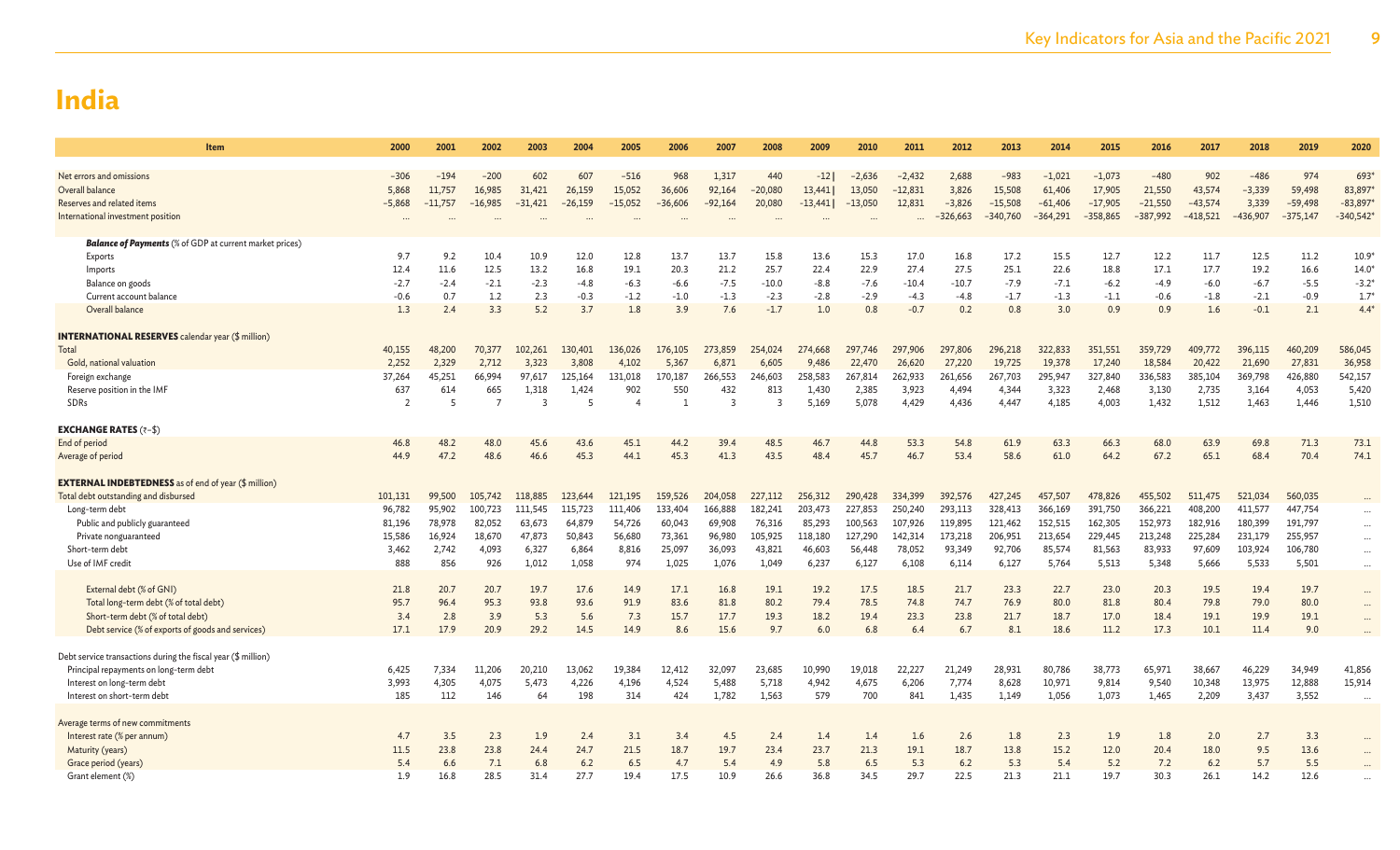... = data not available: I = marks break in series; 0.0 = magnitude is less than half of unit employed; \* = provisional, preliminary, estimate, budget figure; \$ = United States dollars; ₹ = Indian rupees; cif = cost, insu GDP = gross domestic product; GNI = gross national income; IMF = International Monetary Fund; km<sup>2</sup> = square kilometer; kWh = kilowatt-hour; L = liter; m<sup>3</sup> = cubic meters; NPISHs = nonprofit institutions serving household

. (Acte: A base year represented as, e.g., 2014/2015, corresponds to the fiscal year (e.g., beginning 1 April 2014 and ending 31 March 2015) and related data are presented in the column for the single year during which mos

- a For 2000, 2005, 2009, and 2011, data on labor force are estimates from the National Sample Survey, and are based on total population. For 2017 and 2018, data on labor force are estimates from the Periodic Labour Force Su
- b Prior to 2004, data were compiled by adopting the splicing method, i.e., retaining the same growth rates of aggregates as the base year 2004/2005. As a result, the aggregates may not add up.
- c Refers to communication and services related to broadcasting.
- d Refers to gross capital formation, which refers to the sum of gross fixed capital formation, valuables, increases in stocks, and errors and omissions.
- e Includes NPISHs.
- f Midyear population estimates per fiscal year (i.e., 1 October) were used for deriving per capita figures.
- g For the fiscal year beginning 1 April.
- h Data refer to availability for consumption.
- i Data refer to availability for consumption excluding imported liquefied natural gas.
- j For 2000–2005, data include electricity consumed in auxiliary stations and losses in transmission and distribution systems. For 2008–2014, data include thermal, hydropower, and nuclear energy.
- k Gasoline premium refers to motor spirit; diesel refers to high-speed diesel oil.
- l Prior to 2011, data refer to CPI for industrial workers. For 2011 onward, data refer to the new CPI series (national combining rural and urban).
- m For 2020, all indicators for national data refer to the average of June 2020 to March 2021 price indices.
- n Refers to pan, tobacco, and intoxicants.
- o For 2000–2005, data refer to calendar year averages. Prior to 2011, data refer to CPI for industrial workers.
- p For 2019, capital city data for all group/subgroup indices (except general indices) refers to the average of April 2019 to February 2020 price indices. For 2020, all indicators for capital city refer to the average of Au
- q Refers to currency with the public, defined as currency in circulation less cash in hand with banks.
- r Refers to deposit money of the public, defined as deposit money with banks and other deposits with the Reserve Bank of India (RBI); excludes government deposits.
- s Quasi-money refers to broad money (M3) less narrow money (M1), which is equal to time deposits.
- t For 2004, data are adjusted based on the mergers and conversion in the banking system. For 2005, data are not comparable with those of the other years as 2005 data include 27 fortnights, versus the usual 26 fortnights.
- u Residual item; defined as government's currency liabilities to the public less banking sector's net nonmonetary liabilities other than time deposits.
- v Data refer to bank credits of commercial banks.
- w Prior to 2002, data refer to commercial and state cooperative banks. For 2002 onward, data refer to total bank credit of commercial banks.
- x Refers to preshipment export credit up to 180 days.
- y Refers to ceiling rates on general credit prescribed by the RBI. For 2000 onward, data refer to postshipment export credit of usance bills up to 90 days.
- z For 2016 onward, total revenue refers to the sum of revenue receipts, recovery of loans, and other receipts. For details of India's government finance statistics (GFS),
- readers can refer to the Ministry of Finance (MOF) website at https://www.indiabudget.gov.in/economicsurvey/doc/Statistical-Appendix-in-English.pdf.
- aa For 2016 onward, current revenue refers to revenue receipts, which include tax and other nontax revenues. For details of India's GFS, readers can refer to the MOF website at https://www.indiabudget.gov.in/economicsurvey ab Includes grants.
- ac Disinvestment receipts and total capital receipts of 2007-2008 include an amount of ₹343.09 billion under miscellaneous capital receipts, which represents the RBI's surplus transferred to the central government on accou in the State Bank of India to the central government. Further, data exclude borrowings and other liabilities.
- ad Represents revenue expenditure.
- ae For 2016 onward, capital account surplus/deficit refers to revenue deficit, which is the difference of revenue expenditure and revenue receipts. For details of India's GFS, readers can refer to the MOF website at https://www.indiabudget.gov.in/economicsurvey/doc/Statistical-Appendix-in-English.pdf.
- af For 2016 onward, overall budgetary surplus/deficit refers to fiscal deficit, which is the difference between the revenue receipts plus nondebt capital receipts and total expenditure.
- For details of India's GFS, readers can refer to the MOF website at https://www.indiabudget.gov.in/economicsurvey/doc/Statistical-Appendix-in-English.pdf.
- ag Data exclude local bodies.
- ah For 2000-2009, follows the IMF's Balance of Payments Manual (fifth edition). For 2010 onward, follow's the IMF's Balance of Payments and International Investment Position Manual (sixth edition).
- ai Total may not add up due to other components not included in the data presentation, i.e., external assistance, commercial borrowings, short terms credit, and debt service.

#### **Sources:**

Population

Total population For 2000–2010: Government of India, Central Statistics Office (CSO). Official website. http://mospi.nic.in (accessed 1 June 2020).

For 2011–2020: CSO. Official communication, 4 August 2020; past communication; Population Projections for India and States 2011–2036.